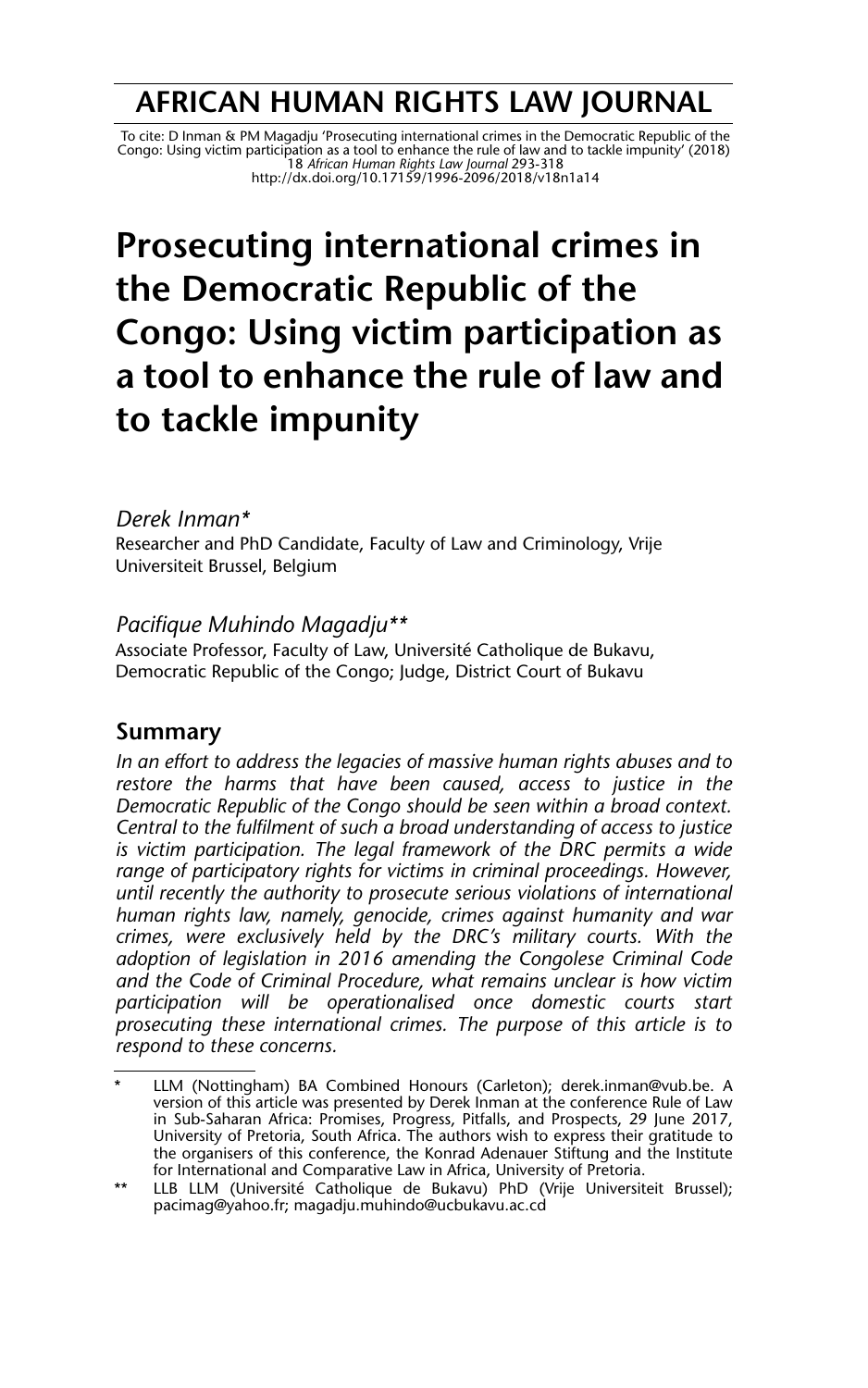**Key words**: *victims' rights; victim participation; Democratic Republic of the Congo; domestic implementation of the Rome Statute; complementarity; international criminal law*

# **1 Introduction**

Since 1993, the Democratic Republic of the Congo (DRC) has been marked by numerous major political crises, wars and multiple ethnic and regional conflicts that brought about the deaths of millions of people from war-related causes, making the conflict the deadliest since World War II. Very few people living within the borders of the DRC managed to escape the violence and were the victims of grave international crimes, including mass murder, sexual and gender-based crimes, forced displacement and pillage. For years, victims have demanded accountability at the national and international levels.<sup>1</sup> Despite such widespread atrocities, only a small number of serious crimes committed in the DRC have been brought to court, with the proceedings mainly taking place in military courts, leading one to surmise that there has been an inability on the part of the DRC government to effectively lead the pursuit towards justice.<sup>2</sup> Whether it is the limited engagement of the authorities in strengthening the rule of law, the tolerance of interference by political and military authorities in judicial affairs, the poor judicial practice of military courts and tribunals over recent years, the result, in the eyes of many victims, is that the judicial system in the DRC has neither the capability nor the credibility required in order to step up efforts to fight against impunity for the many violations of fundamental rights committed against them in the past.<sup>3</sup>

While rebuilding trust in the judicial system to be used as a tool to tackle the climate of impunity will undoubtedly require time and effort, one of the most important avenues by which to do this will be by strengthening the rule of law. Critical to such an endeavour is ensuring access to justice for victims. In an attempt to redress the legacies of massive human rights abuses and to restore the harm that has been caused, access to justice for victims through prosecutions should be seen in a broad context, which includes access to a trial; access by those within the trial; and access to the community by the

<sup>1</sup> At the international level, the DRC in April 2004 invited the office of the Prosecutor of the International Criminal Court to investigate alleged crimes in the context of an ongoing armed conflict in its territory. After a brief preliminary examination, the ICC opened its investigations in June 2004. See https://www.icccpi.int/drc (accessed 21 February 2018).

<sup>2</sup> See United Nations Office of the High Commissioner for Human Rights Report of the Mapping Exercise Documenting the Most Serious Violations of Human Rights and International Humanitarian Law Committed within the Territory of the Democratic Republic of the Congo between March 1993 and June 2003 (Mapping Report), August 2010, http://www.ohchr.org/Documents/Countries/ CD/DRC\_MAPPING\_REPORT\_FINAL\_EN.pdf (accessed 1 June 2016).

<sup>3</sup> Mapping Report (n 2 above) para 979.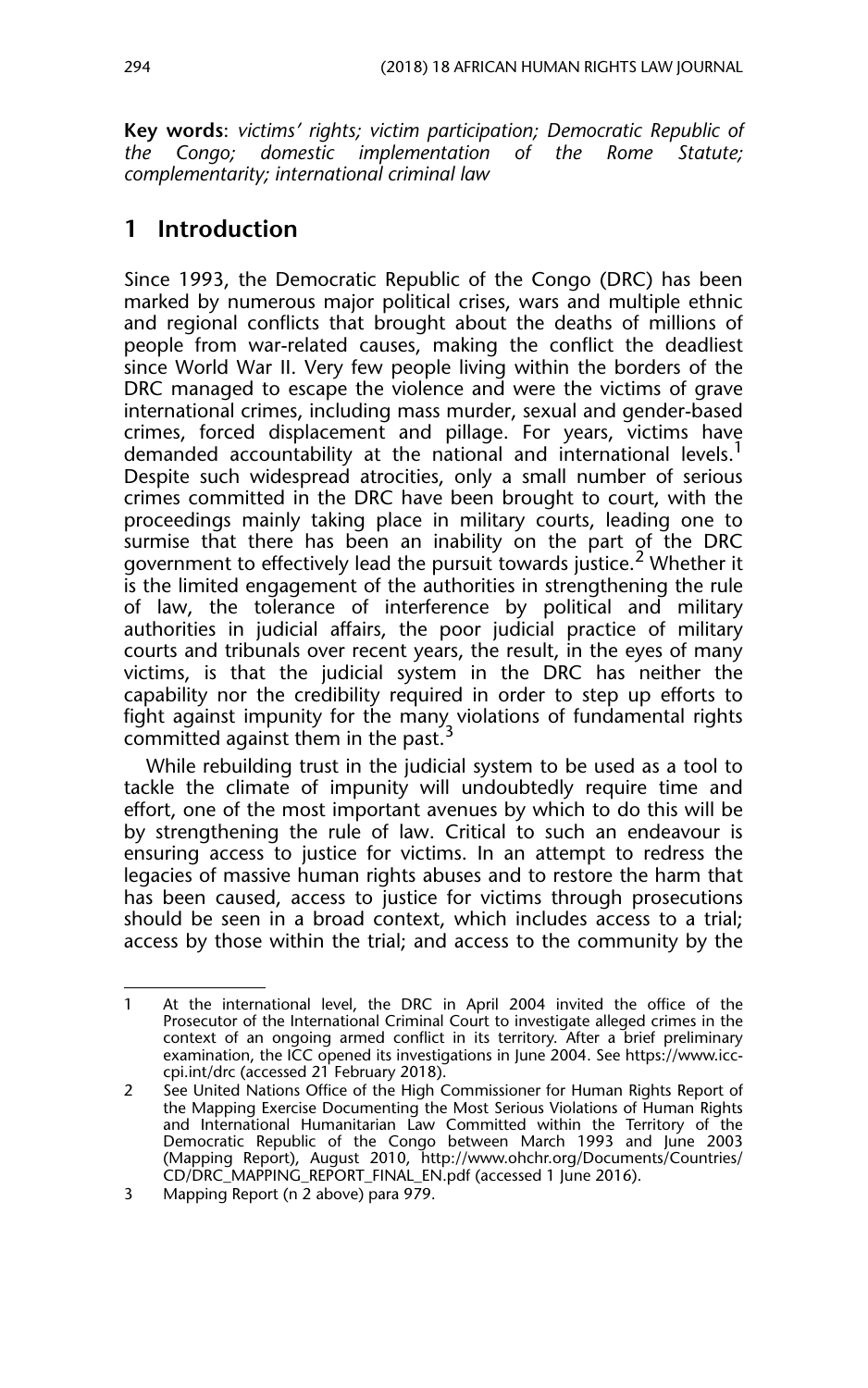trial.<sup>4</sup> Central to the fulfilment of such a broad understanding of access to justice is victim participation. As Hobbs explains: 'Victim participation has the potential to empower survivors and engender individual healing and social trust, promoting accountability and the rule of law in post-conflict transitioning societies.'<sup>5</sup>

As is the case in most countries that follow the civil law tradition, the legal framework of the DRC permits a wide range of participatory rights for victims in criminal proceedings. However, until recently the authority to prosecute serious violations of international human rights law, namely, genocide, crimes against humanity and war crimes, were exclusively reserved for the military courts in the DRC. With the adoption of legislation in 2016 amending the Congolese Criminal Code and the Code of Criminal Procedure, effectively transposing the Rome Statute<sup>6</sup> into national law, what remains unclear is how victim participation will be operationalised once domestic courts start prosecuting these international crimes. The purpose of this article is to respond to these concerns and, in an effort to do this effectively, the article is divided into four parts: First, the article starts by highlighting the importance of victim participation as a post-conflict justice mechanism. Subsequently the article examines international and regional human rights decisions in relation to the rights of victims to participate in criminal proceedings for serious human rights violations. Third, the article analyses the domestic legal framework of the DRC and the recent jurisprudence arising from the military tribunals, highlighting the more restrained participatory rights available to victims within the military justice system. Finally, the article turns to the Extraordinary Chambers in the Courts of Cambodia (ECCC) in an effort to anticipate any possible shortcomings in the DRC domestic framework when trying to accommodate the rights of what could amount to numerous victims.

#### **2 Development of victim participation as a postconflict justice mechanism**

Post-conflict justice mechanisms, such as criminal prosecutions, truth commissions and reparation programmes, are principally concerned with a societal response to collective violence motivated by the search for truth and justice.<sup>7</sup> While there are no exhaustive definitions for the terms 'truth' and 'justice', in practice the best way forward in

<sup>4</sup> R Henham 'Conceptualising access to justice and victims' rights in international sentencing' (2004) 13 *Social and Legal Studies* 48.

<sup>5</sup> H Hobbs 'Victim participation in international criminal proceedings: Problems and potential solutions in implementing an effective and vital component of justice' (2014) 49 *Texas International Law Journal* 3.

<sup>6</sup> Rome Statute of the International Criminal Court, 2187 *UNTS* 90, entered into force 1 July 2002.

<sup>7</sup> M Minow *Between vengeance and forgiveness* (1998) 9.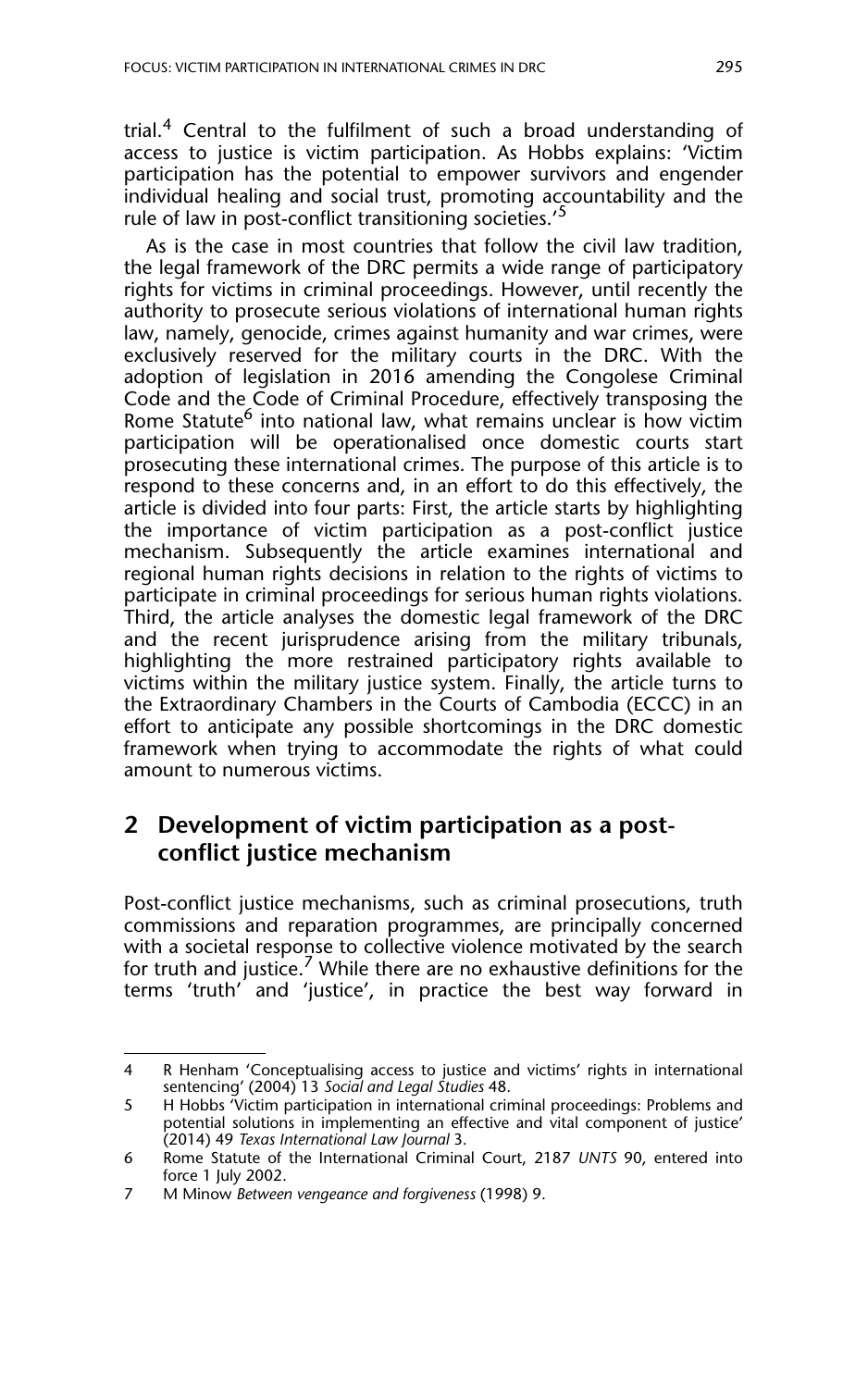achieving these appears to be implementing a set of judicial and nonjudicial measures in order to redress the legacies of massive human rights abuses. Most importantly for the victims, prosecutions can operate as a form of release or have a cathartic effect, where injustices are dealt with and not left to fester to be the catalyst for continued violence.8 Moreover, a failure to prosecute may result in damaging the legitimacy of the new regime since lawlessness most likely was a characteristic of the repressive regime. $9$  Prosecutions can have the power to provide societies in the process of rebuilding a reaffirmation in the rule of law, which respects the dignity of all people.<sup>10</sup> In addition, through stigmatisation, trials can internalise that certain behaviours are not acceptable.<sup>11</sup> In this way, during periods of transition law not only is informed by past injustices but is prospective, forward-looking, creating the boundaries of law in the  $n$ 'new' community and helping to shape it.<sup>12</sup>

Although victims' rights and, in particular, the rights of victims to participate in criminal proceedings, has garnered much attention internationally, the principle that individuals who have suffered personal harm or material injury as a result of another's conduct should be permitted personal and direct redress had traditionally been at the heart of the social contract between the individual and the collective.<sup>13</sup> Generally speaking, ancient customary laws were almost exclusively victim-centric, with disputes being addressed by the collective and providing not only for restorative damages, but also punitive ones.<sup>14</sup> As Funk explains, 'making the victim whole was, indeed, ancient law's paramount purpose'.<sup>15</sup>

Eventually, however, the focus of Western customary law on the victim began to change: With the centralisation of authority, the state took on the responsibility of administering criminal justice as law breakers were viewed to have committed offences against the 'crown' or 'society' as opposed to an individual victim.<sup>16</sup> Once the central figure (the victim) became relegated to a distinctly secondary role, this was little more than a source of evidence to be used against the accused and to secure the welfare of the community at large.

<sup>8</sup> NJ Kritz 'Coming to terms with atrocities: A review of accountability mechanisms for mass violations of human rights' (1996) 59 *Law and Contemporary Problems* 128.

<sup>9</sup> DF Orentlicher 'Settling accounts: The duty to prosecute human rights violations of a prior regime' (1990-1991) 100 *Yale Law Journal* 2542.

<sup>10</sup> As above.

<sup>11</sup> P Akhavan 'Justice in The Hague, peace in the former Yugoslavia? A commentary on the United Nations war crimes tribunal' (1998) 20 *Human Rights Quarterly* 749.

<sup>12</sup> R Teitel 'Transitional jurisprudence' (1997) 106 *Yale Law Journal* 2077-2080.

<sup>13</sup> MT Funk *Victims' rights: An advocacy at the International Criminal Court* (2010) 19- 20.

<sup>14</sup> Funk (n 13 above) 20.

<sup>15</sup> Funk 24.

<sup>16</sup> As above.

<sup>17</sup> Funk (n 13 above) 25.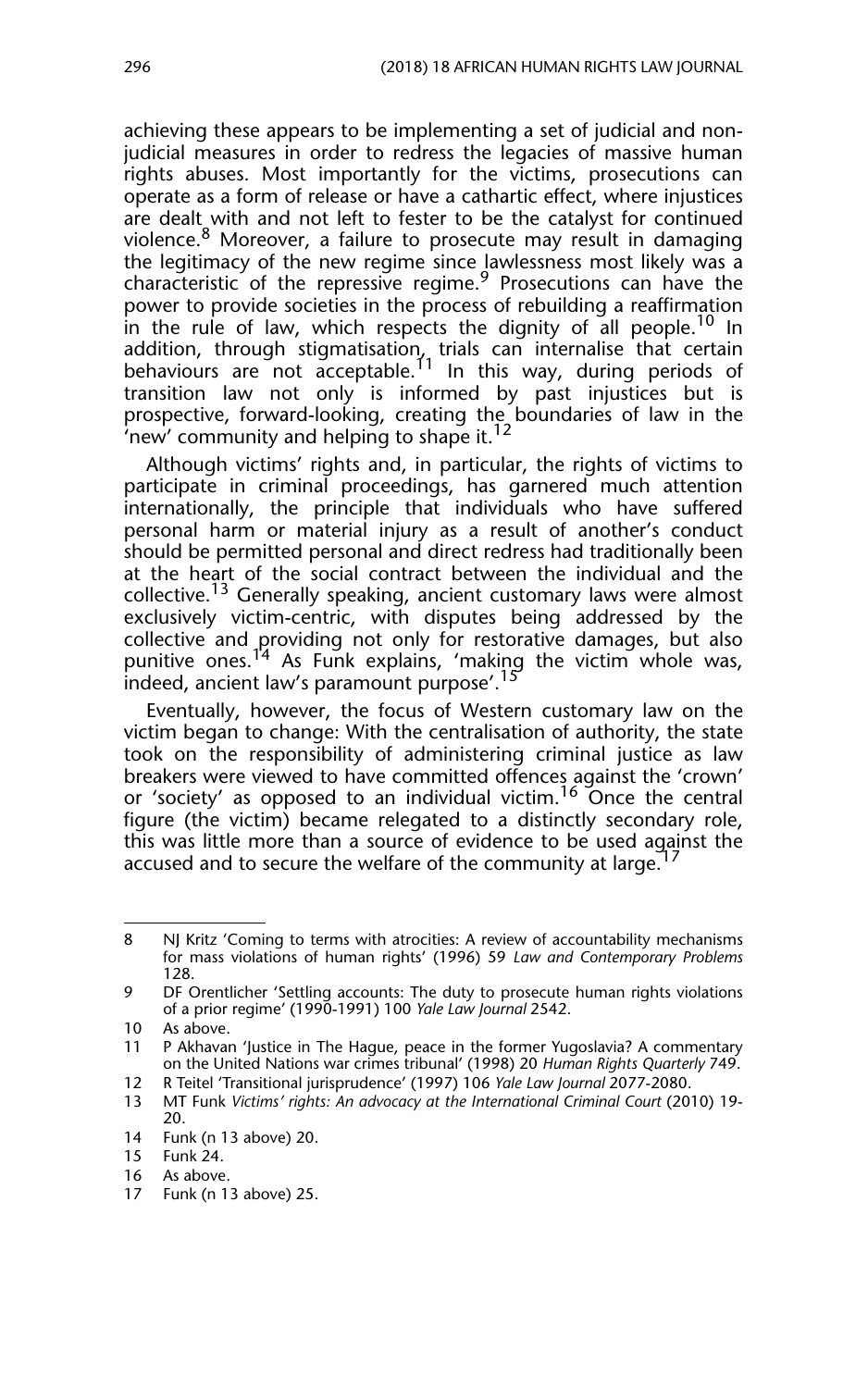Underlying the above-mentioned conceptual shift in criminal law and criminal justice institutions was the development of criminal justice theories, which eventually transcended from its earlier, and more narrow, focus on punishment to a broader and more comprehensive appreciation of the nature of law, legal systems and legal institutions.<sup>18</sup> The traditional criminal law theory of retributivism has been particularly influential in shaping criminal proceedings that seek to determine individual criminal responsibility for the commission of heinous acts.<sup>19</sup> The retributive approach at the international level, which can be transposed to the domestic framework, posits that crimes such as genocide, crimes against humanity and war crimes are acts that shock the conscience of mankind, deserving of society's condemnation. The main role of courts, therefore, should be to publicly pronounce upon the moral wrongdoings of the accused.<sup>20</sup> The wrongfulness of the deed is dependent solely on the actions of the accused and their state of mind, the *actus reus* or *mens rea*. 21 Under the retributive approach, the voice of the victim, and the harms they have suffered, are silenced in an effort to remain impartial, to respect the rights of the accused, and to keep the focus of criminal proceedings on the alleged wrong that has taken place.<sup>22</sup> Although central to the norm violation, the retributive approach does not offer any procedural role for the victim in the criminal process, aside from providing information pertaining to the wrong committed.<sup>23</sup> After determining culpability, which effectively provides the justification for punishment of the perpetrator, the content of the punishment should be designed in a manner that is proportional to the crime committed.<sup>24</sup> As McGonigle summarises:<sup>25</sup>

Retributive theories view punishment as a response to a wrong and not a response to the harm experienced by the victim. Rather than focusing on the subjective suffering of the victim, the punishment focuses on the objective element of the act itself so as to avoid disparate sentencing of similarly situated defendants … the victim's suffering is difficult to measure and can be disproportionate to the crimes.

However, beginning in the 1960s, campaigners for victims' rights expounded the importance of giving victims a 'voice' in the criminal process, which would serve as a formal acknowledgment that victims of a crime have a stake in the criminal procedures, one that differs from that of the judicial authorities or the prosecutor.<sup>26</sup> Victims

- 22 McGonigle (n 18 above) 41.
- 23 McGonigle (n 18 above) 40-41.
- 24 McGonigle (n 19 above) 379.

<sup>18</sup> BL McGonigle *Procedural justice? Victim participation in international criminal proceedings* (2011) 36.

<sup>19</sup> BL McGonigle 'Victim-oriented measures at international criminal institutions: Participation and its pitfalls' (2012) 12 *International Criminal Law Review* 379.

<sup>20</sup> As above.<br>21 McGonigl

McGonigle (n 18 above) 40.

<sup>25</sup> McGonigle (n 18 above) 39.

<sup>26</sup> McGonigle (n 18 above) 50.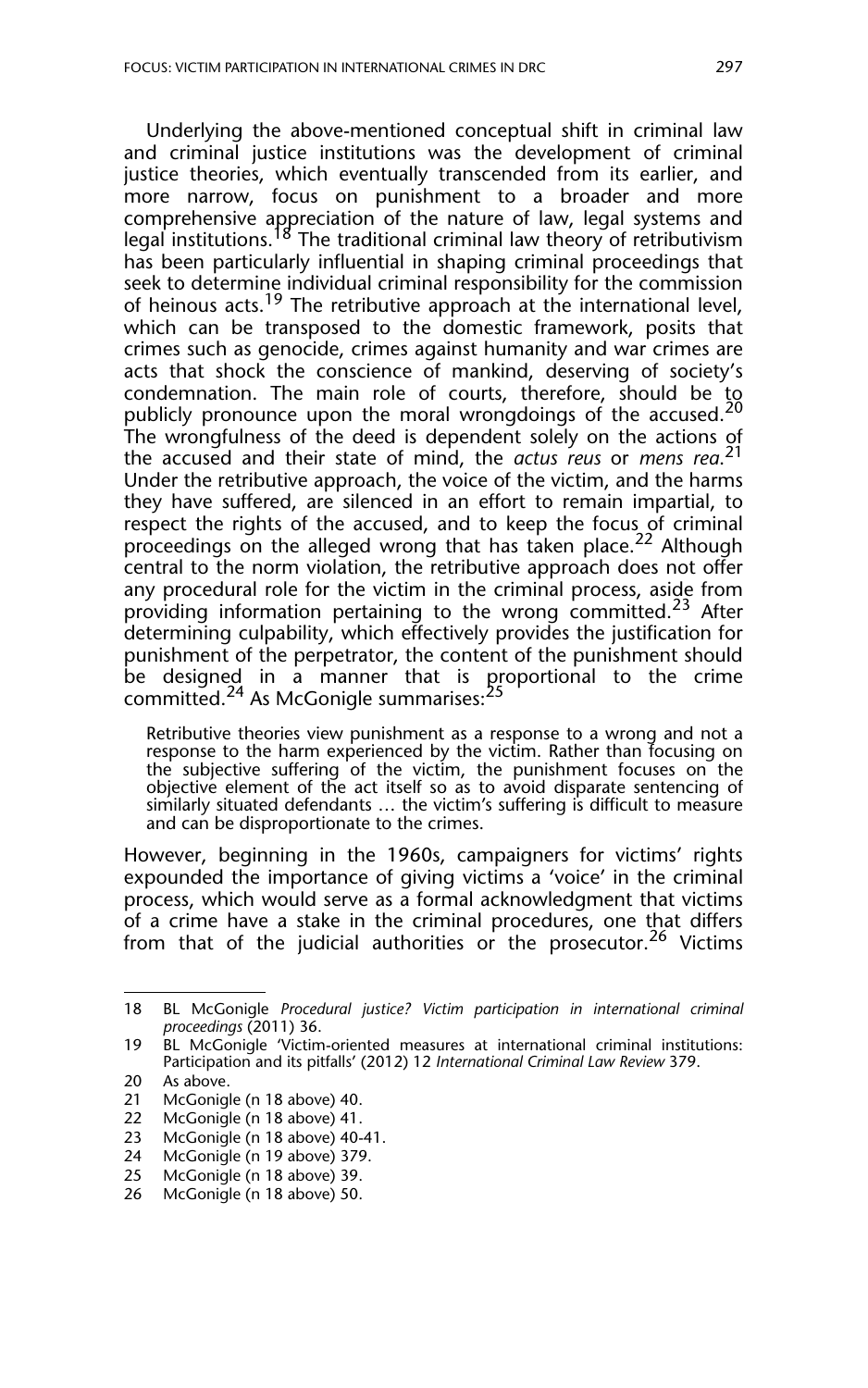wished their interests to be taken into account, and to do this they had to be given an opportunity to share their views and concerns. For victims, fairness, satisfaction and procedural justice could only be achieved in this manner.<sup>27</sup>

Reflecting on these developments, scholars of transitional justice agree that allowing victims to participate in the criminal proceedings, in addition to promoting accountability and the rule of law in postconflict transitioning countries, can also offer significant benefits.<sup>28</sup> First of all, providing a role for the victims within the criminal justice process can promote knowledge, awareness and understanding of the often opaque process involved in criminal proceedings in addition to the results obtained from criminal proceedings.<sup>29</sup> Second, victim participation can promote individual healing by providing the victims with a sense of agency, empowerment and closure, leading to higher levels of overall satisfaction with the criminal justice system.<sup>30</sup> In effect, if the victim is given the opportunity to take a leading role in obtaining redress, victim participation has the power to make abstract justice personal.<sup>31</sup> Third, participation can contribute to reconciling a community by promoting truth finding in criminal proceedings.<sup>32</sup> With any society or community seeking to understand and to come to terms with mass atrocities, there must be a platform provided to victims to relate their stories and to allow their suffering to be publicly acknowledged.33 Allowing these truths to permeate the dialogue of the courts serves to inform the content of the historical record that trials can create, permitting the survivors to feel as though their experiences gave birth to the narratives that underpin the legal proceedings.<sup>34</sup> In this sense the power of the judiciary is immense as it can officially sanction expressions of pain, shine a light on truth, and document human rights violations for the historical record.<sup>35</sup>

<sup>27</sup> McGonigle (n 18 above) 47.

<sup>28</sup> Hobbs (n 5 above) 9.

<sup>29</sup> Hobbs 10.

<sup>30</sup> As above. See also S SàCouto & K Cleary 'Victims' participation in the investigations of the International Criminal Court' (2008) 17 *Transnational Law and Contemporary Problems* (2008) 76-77; J Doak 'Victims' rights in criminal trials: Prospects for participation' (2005) 32 *Journal of Law and Society* 312.

<sup>31</sup> Hobbs (n 5 above) 10.

<sup>32</sup> Hobbs 10; Doak (n 30 above) 312.

<sup>33</sup> H Bertelman 'International standards and national ownership? Judicial independence in hybrid courts: The Extraordinary Chambers in the Courts of Cambodia' (2010) 79 *Nordic Journal of International Law* 365.

<sup>34</sup> J Mertus 'Only a war crimes tribunal: Triumph of the 'international community', pain of the survivors' in B Cooper (ed) *War crimes: The legacy of Nuremberg* (1999) 239-240.

<sup>35</sup> Hobbs (n 5 above) 10.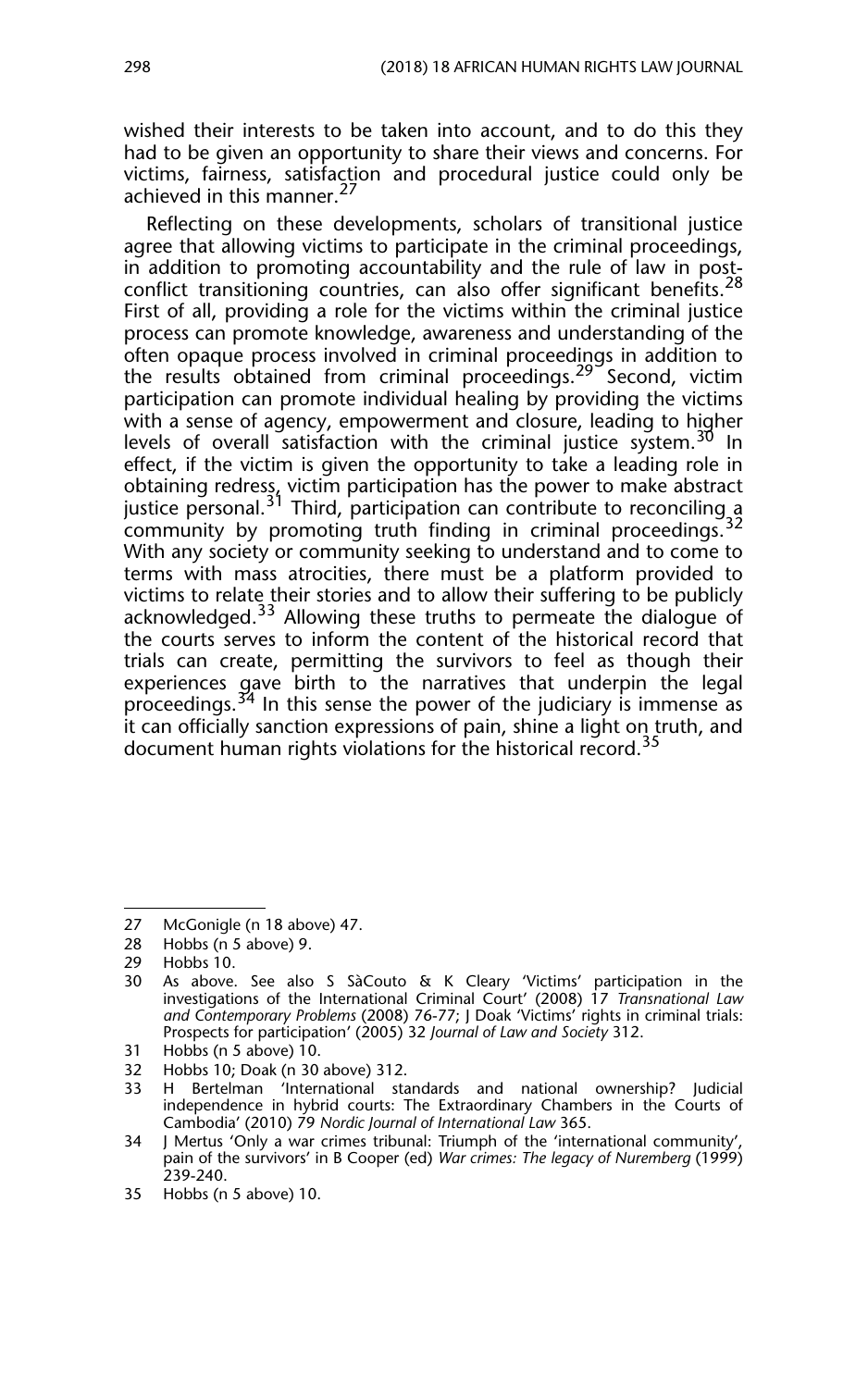#### **3 Rule of law, the right to an effective remedy and victim participation**

With victim participation being understood as a means of making criminal proceedings more meaningful to directly-victimised communities by fostering a sense of involvement and ownership, by allowing their suffering to be publicly acknowledged, and by promoting truth finding, it should be kept in mind that the civil law tradition of the DRC allows for a wide range of participatory rights to victims. While this will be explained in more detail below, it is important to note here that the participation of victims in criminal proceedings is firmly based on the widely-recognised rights to an effective remedy and the principle of the rule of law, which in this case refers to a state's obligation to prosecute serious human rights violations. In other words, victim participation is the logical extension to several closely-related matters, such as the obligation on states to investigate and prosecute human rights violations, to provide remedies in the event of any infringements, and to protect the rights of victims of such violations in criminal proceedings.36 Moreover, by helping to ensure that gross human rights violations are investigated and prosecuted, victim participation contributes to countering the impunity usually surrounding these infringements and reaffirms the importance society attaches to the infringed rights and the authority of law.<sup>37</sup>

Traditionally, claims of sovereignty espoused by states over the individual rights of citizens have impeded victims' justiciable rights to prosecution. However, since the revelation of the state-sponsored atrocities during World War II, the international human rights norm that states have a duty to prosecute certain grave crimes has progressively become settled, regardless of whether governments are in a period of transition from civil war or under an authoritarian regime.<sup>38</sup> Seeing prosecutions as a victim's right has emerged mainly from the interpretation by international and regional human rights bodies of norms in comprehensive human rights treaties that establish a right to an effective remedy, the right to access justice or the right to be heard.<sup>39</sup>

The Human Rights Committee (HRC), the body of independent experts charged with monitoring the implementation of the International Covenant on Civil and Political Rights (ICCPR)<sup>40</sup> and

<sup>36</sup> JC Ochoa *The rights of victims in criminal proceedings for human rights violations* (2013) 265.

<sup>37</sup> Ochoa (n 36 above) 266.

<sup>38</sup> R Aldana-Pinell 'In vindication of justiciable victims' rights to truth and justice for state-sponsored crimes' (2002) 35 *Vanderbilt Journal of Transnational Law* 1402.

<sup>39</sup> Aldana-Pinell (n 38 above) 1414.

International Covenant on Civil and Political Rights, 999 UNTS 171, adopted 16 December 1966, entered into force 23 March 1976.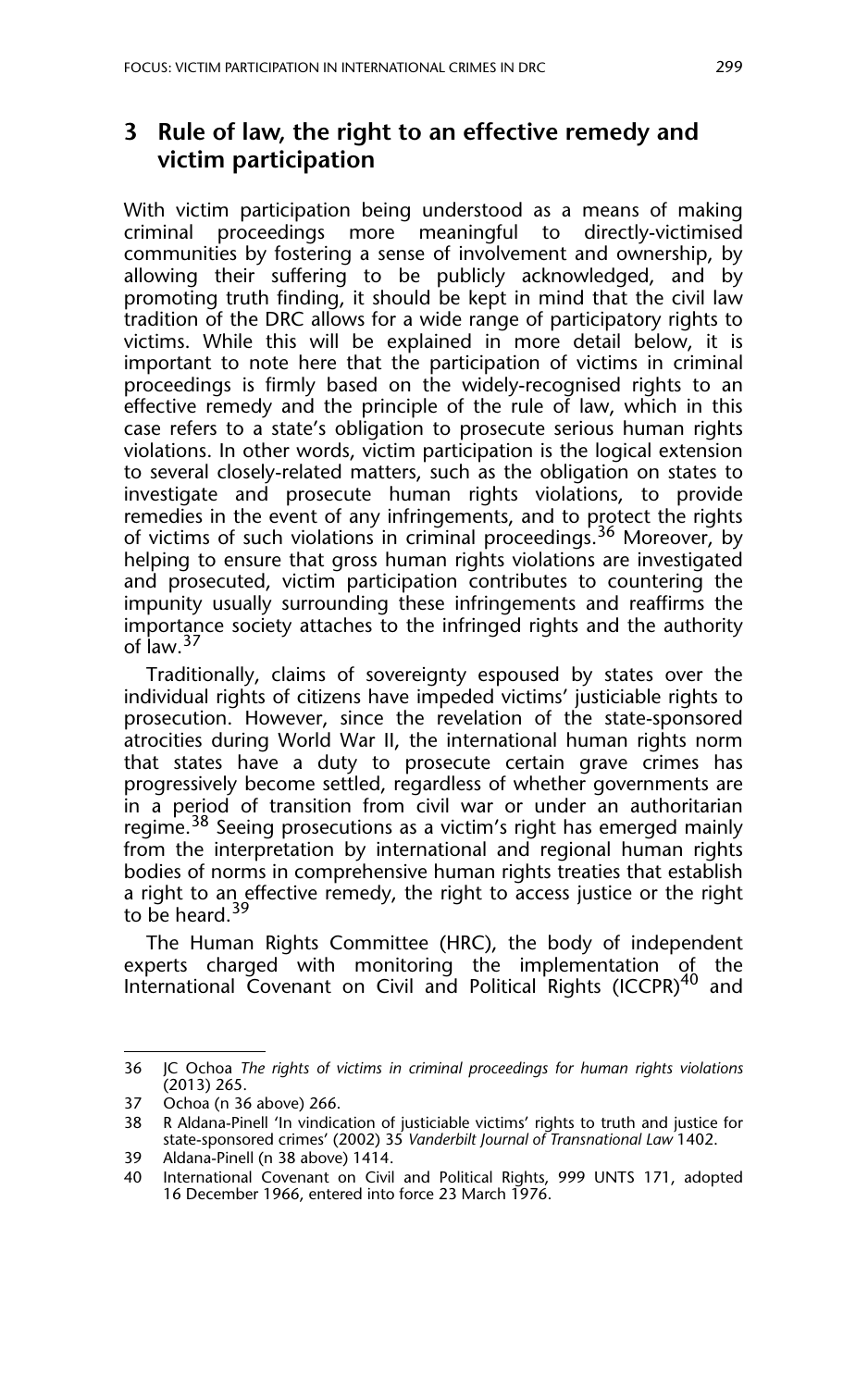with providing authoritative interpretations of the norms contained in this instrument, has determined that article 2(3) of the ICCPR requires states to conduct an effective prosecution to remedy the harm caused to victims that have suffered violations of the right to life and personal integrity.<sup>41</sup> For victims of various offences, such as arbitrary detention,<sup>42</sup> torture,<sup>43</sup> forced disappearances<sup>44</sup> and extrajudicial executions,<sup>45</sup> the HRC has concluded that criminal investigations that bring to justice those most responsible will satisfy the victims' effective remedy noted in article  $2(3).^{46}$ 

The United Nations (UN) has also adopted several specialised human rights instruments containing the right to an effective remedy. For example, the Convention on the Prevention and Punishment of the Crime of Genocide (Genocide Convention)<sup>47</sup> and the Convention Against Torture and Other Cruel, Inhuman or Degrading Treatment or Punishment (CAT)<sup>48</sup> both are human rights conventions containing an 'unambiguous duty to prosecute'.<sup>49</sup> By signing and ratifying the Genocide Convention, states have confirmed that genocide is a crime under international law,<sup>50</sup> and that no one is immune from prosecution.<sup>51</sup> Similarly, a state party to the CAT requires that torture be made criminal under national law<sup>52</sup> and requires that a torturer be tried or extradited.<sup>53</sup>

At the Inter-American level, the American Convention on Human Rights (American Convention)<sup>54</sup> provides for a right to a fair trial<sup>55</sup> and a right to judicial protection.<sup>56</sup> When read in conjunction with

- 49 Orentlicher (n 9 above) 2537.
- 50 Genocide Convention (n 47 above) art 1.
- 51 Arts 3 & 4 Genocide Convention.
- 52 Art 4 CAT.
- 53 Art 7 CAT.<br>54 American
- 54 American Convention on Human Rights, 144 UNTS 123, 22 November 1969.
- 55 Art 8(1) American Convention.
- 56 Art 25(1) American Convention.

<sup>41</sup> Aldana-Pinell (n 38 above) 1416.<br>42 Communication 612/1995. Vice

<sup>42</sup> Communication 612/1995, *Vicente & Others v Colombia*, UNHR Committee (14 June 1994), UN Doc CCPR/C/60/D/612/1995 (1997) para 10; Communication 322/1988, *Rodriguez v Uruguay*, UNHR Committee (9 August 1994), UN Doc CCPR/C/51/D/322/1988 (1994) para 14; Communication 366/ 1989, *Tshiongo v Zaire*, UNHR Committee (8 November 1993), UN Doc CCPR/C/ 49/D/366/1989 (1993) para 7.

<sup>43</sup> As above.

<sup>44</sup> Communication 540/1993, *Atachachua v Peru*, UNHR Committee (1993), UN Doc CCPR/C/56/D/540/1993 (1996) para 10; Communication 563/1993, *Bautista v Colombia*, UNHR Committee (14 June 1993), UN Doc CCPR/C/55/D/563/1993 (1995) para 10.

<sup>45</sup> Communication 821/1998, *Chonwe v Zambia*, UNHR Committee (7 November 1997), UN Doc CCPR/C/70/D/821/1998 (2000) para 7.

<sup>46</sup> Aldana-Pinell (n 38 above) 1416.

<sup>47</sup> Convention on the Prevention and Punishment of the Crime of Genocide, 78 UNTS 227, adopted 9 December 1948, entered into force 12 January 1951.

<sup>48</sup> United Nations Convention Against Torture and Other Cruel, Inhuman or Degrading Treatment or Punishment (CAT) 1465 UNTS 85, adopted 10 December 1984, entered into force 26 June 1987.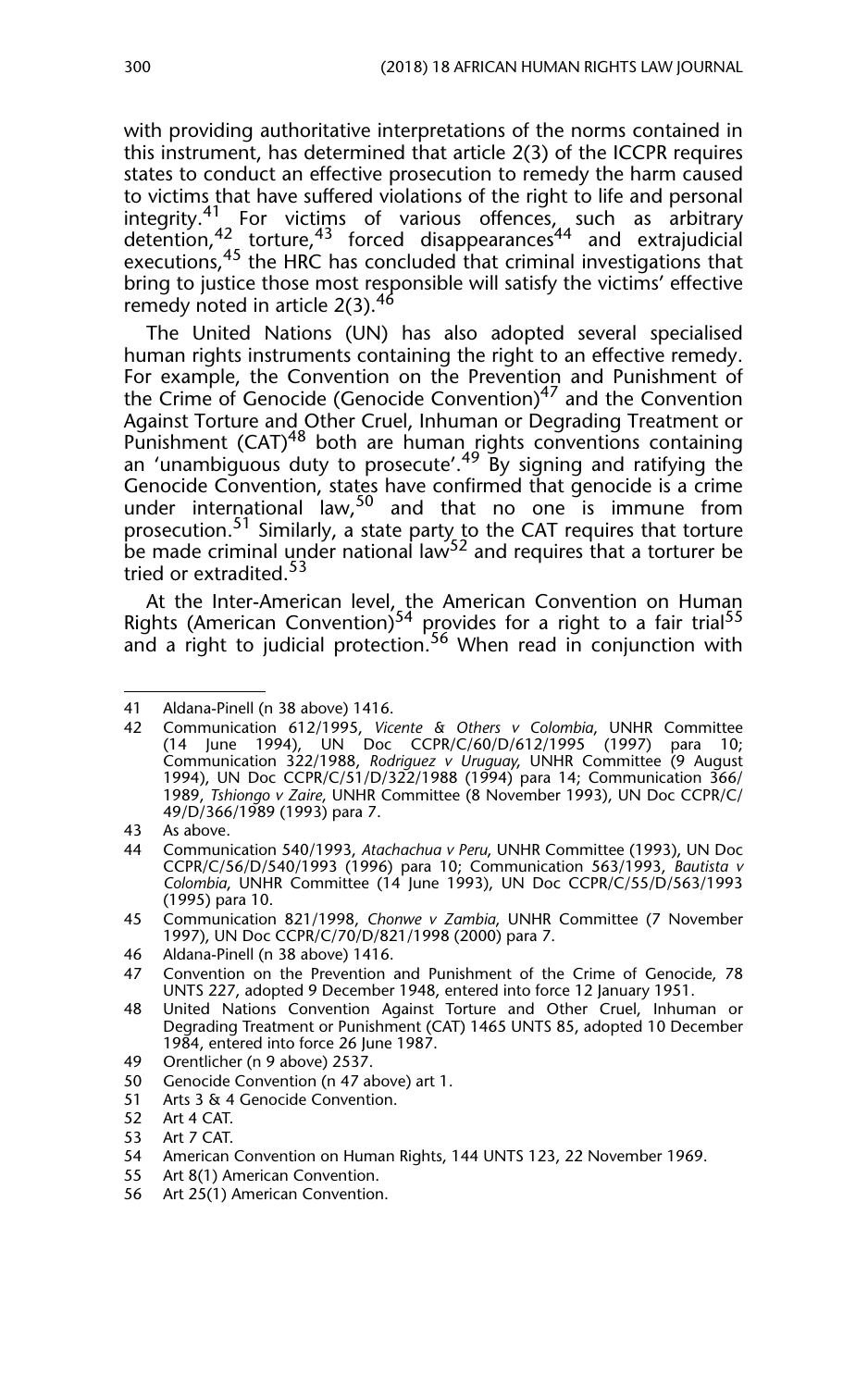article 1(1), which imposes a general duty on state parties to ensure the fulfilment of the rights enumerated in the Convention, the abovementioned articles require states to provide victims of human rights violations with an effective prosecution as a remedy for those violations.57 More specifically, the Inter-American Court of Human Rights (Inter-American Court) has interpreted article 8 of the American Convention to mean that victims have the right to an investigation into violations and that those responsible must be prosecuted and punished, all of which must take place with the guarantee of due process, within a reasonable time, and by a competent, independent and impartial tribunal.<sup>58</sup> Similarly, the Inter-American Court has interpreted article 25 of the American Convention to hold that victims' access to criminal proceedings forms part of a victim's right to timely recourse before a competent tribunal for the protection of the right to life and against violations of personal integrity.<sup>59</sup> Moreover, prosecutions allow family members of the victim the possibility to obtain knowledge concerning the circumstances surrounding the violation, as well as the identification of those responsible, effectively satisfying the right to truth.<sup>60</sup> The above-mentioned developments at the Inter-American Court may be considered a monumental shift in that a state's duty to prosecute serious crimes no longer is merely a duty owed to the public. Instead, the Inter-American Court has leaned towards a more victim-oriented perspective, where prosecution transforms into a private right that can be enforced by individual victims.<sup>61</sup> As the Court indicated in the ground-breaking case of *Velásquez-Rodriguez v Honduras*: 62

The state has a legal duty to take reasonable steps to prevent human rights violations and to use the means at its disposal to carry out a serious investigation of violations committed within its jurisdiction, to identify

<sup>57</sup> Aldana-Pinell (n 38 above) 1417.

<sup>58</sup> See *Castillo Páez v Peru* IACtHR (1998) Case 43/Ser C para 106; *Paniagua Morales v Guatemala* IACtHR (1998) Case 37/Ser C paras 155-156; *Genie Lacayo v Nicaragua* IACtHR (1998) Case 30/Ser C para 76.

<sup>59</sup> *Castillo Páez v Peru* (n 58 above) paras 105-107. See also Aldana-Pinell (n 38 above) 1418.

<sup>60</sup> See *Bámaca Velásquez v Venezuela* IACtHR (2000) Case 70/Ser C para 201; see also *Castillo Páez v Peru* (n 59 above) para 85 and Aldana-Pinell (n 38 above) 1419.

<sup>61</sup> CP Trumbull 'The victims of victim participation in international criminal proceedings' (2008) 29 *Michigan Journal of International Law* 785.

<sup>62</sup> IACtHR (1988) Case 4/Ser C para 174. At the European level, the European Court of Human Rights has interpreted arts 2(1) and 13 of the European Convention for the Protection on Human Rights and Fundamental Freedoms (ECHR 213 UNTS 221, 1995) as integral to demonstrating a victim's justiciable right to prosecute. The European Court has found violations of the right to an effective remedy when there was a failure to investigate and prosecute right to life violations. See *Kaya v Turkey* (1998) EHHR 1 paras 86 and 107; *Yasa v Turkey* (1998) 28 EHRR 408 paras 98 & 114; *Ergi v Turkey* (1998) 32 EHRR 18 para 98; *Tanrikulu v Turkey* (1999) 30 EHRR 950 para 117; *Cakici v Turkey* (1999) 31 EHRR 5 para 113; *Kili v Turkey* (2000) 33 EHRR 58 para 91; *Timurtas v Turkey* (2000) 33 EHRR 6 para 111; *Salman v Turkey* (2000) 34 EHRR 17 para 121; *Akkoc v Turkey* (2000) 34 EHRR 51 para 103; *Tas v Turkey* (2000) 33 EHRR 15 para 91.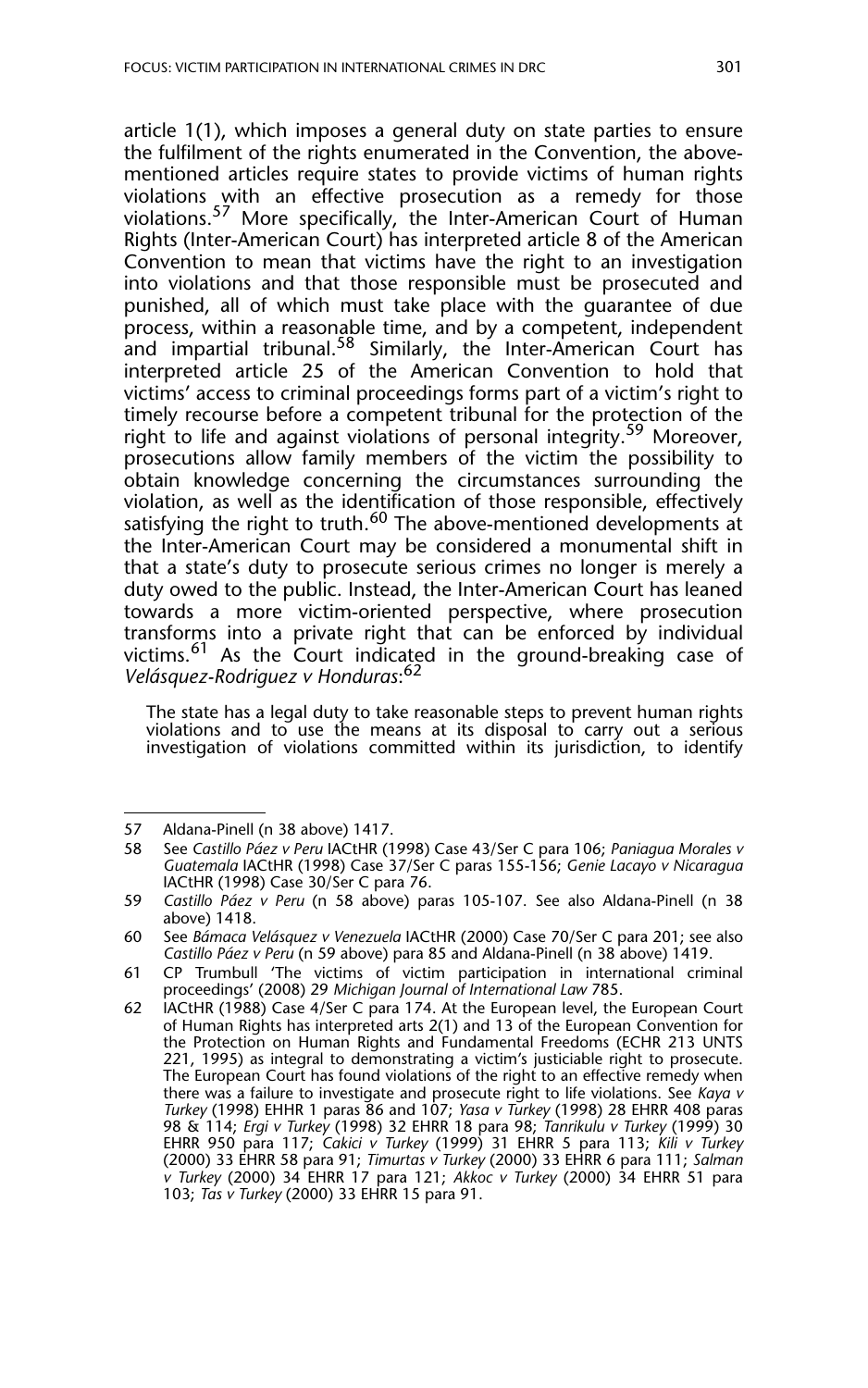those responsible, to impose the appropriate punishment and to ensure the victim adequate compensation.

Demands for criminal justice reforms in the area of victim participation made by the surviving victims of human rights abuses at the domestic level transcended borders, creating an impetus for the establishment of international or regional norms for the rights of victims.<sup>63</sup> The United Nations Declaration of Basic Principles of Justice for Victims of Crime and Abuse of Power (Victims' Declaration)<sup>64</sup> has been the most prominent document demonstrating the willingness of the international community to agree upon the extent of victims' rights in criminal proceedings.<sup>65</sup> Furthermore, the Victims' Declaration was the first UN instrument to encourage victim participation in domestic criminal proceedings, and was worded broadly enough to be applicable in a wide range of legal systems. Article 6(b) of the Victims' Declaration states:

The responsiveness of judicial and administrative processes to the needs of victims should be facilitated by:

…

(b) allowing the views and concerns of victims to be presented and considered at appropriate stages of the proceedings where their personal interests are affected, without prejudice to the accused and consistent with the relevant national criminal justice system.

Almost 20 years after the Victims' Declaration, the UN General Assembly adopted the United Nations Basic Principles and Guidelines on the Right to a Remedy and Reparation for Victims of Gross Violations of International Human Rights Law and Serious Violations of Humanitarian Law (Basic Principles),<sup>66</sup> drafted from a victim-based perspective designed to provide mechanisms, procedures and methods for the implementation of existing legal obligations under international human rights and humanitarian law.67 While not explicitly calling for victim participation, the Basic Principles implicitly support the notion of victims having some form of participatory rights in the criminal process by emphasising the following: equal and effective access to justice; access to relevant information concerning

<sup>63</sup> R Pindell-Aldana 'An emerging universality of justiciable victims' rights in the criminal process to curtail impunity for state-sponsored crimes' (2004) 26 *Human Rights Quarterly* 610.

<sup>64</sup> United Nations Declaration of Basic Principles of Justice for Victims of Crime and Abuse of Power, UN Doc A/RES/40/34 (1985).

<sup>65</sup> A-M de Brouwer & M Groenhuijsen 'The role of victims in international criminal proceedings' in G Sluiter & S Vasiliev (eds) *International criminal procedure: Toward a coherent body of law* (2009) 149-204.

<sup>66</sup> United Nations Basic Principles and Guidelines on the Right to a Remedy and Reparation for Victims of Gross Violations of International Human Rights Law and Serious Violations of Humanitarian Law, UN Doc E/2005/23 (2005).

<sup>67</sup> MC Bassiouni 'International recognition of victims' rights' (2006) 6 *Human Rights Law Review* 251.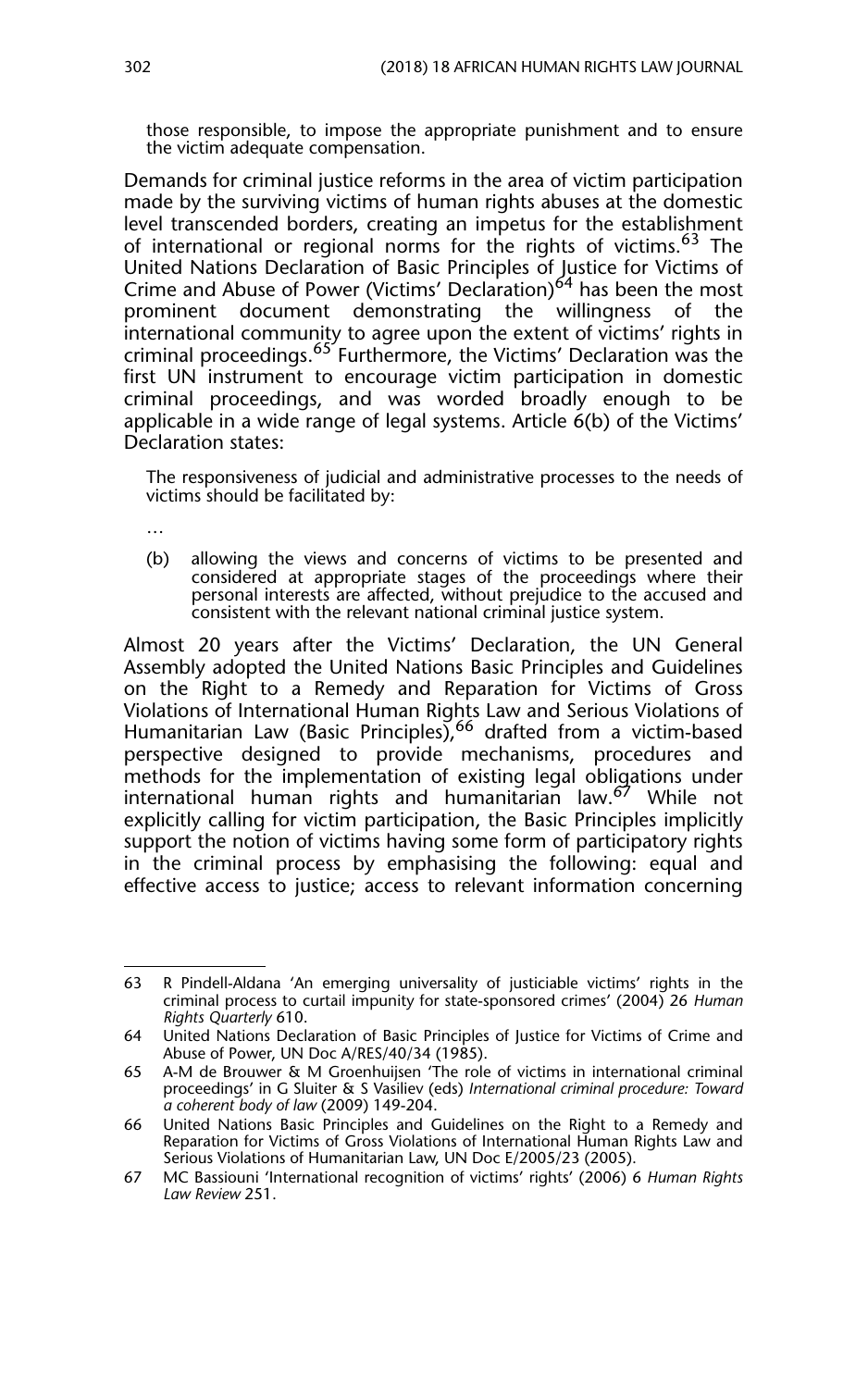violations and reparation mechanisms; adequate, effective and prompt reparation; and the right to truth.<sup>68</sup>

At the regional level, the European and African human rights systems have drawn upon the above-mentioned UN documents by outlining the ways in which they support the idea of allowing victims the opportunity of sharing their views and expressing their concerns at appropriate stages.<sup>69</sup>

# **4 Victim participation in the Democratic Republic of the Congo**

Traditionally there has been a divide with respect to the role of victims in criminal procedures before domestic courts between those countries where the law is based on the civil law tradition, and those states where the law is based on the common law tradition.<sup>70</sup> In understanding the civil law tradition, special attention should be paid to the influence of French law where, most notably, Napoleon's Code of Criminal Procedure of 1808 conferred wide rights on crime victims in criminal proceedings once they had started.<sup>71</sup> Subsequently, the role of the victim widened in criminal proceedings to include the right to initiate criminal proceedings; the right to participate during the trial and the appeal proceedings; the right to offer and examine evidence pertaining to the guilt or innocence of the accused; the right to put questions through the presiding judge to the defendant, the witnesses, and all persons who have been called to the proceedings; and the right to appeal against the orders and decisions made during the investigation and against the trial decision in relation to their civil claim.<sup>72</sup>

<sup>68</sup> McGonigle (n 18 above) 104. See also Basic Principles (n 71 above) arts 11-24.

McGonigle (n 19 above) 381-382. At the European level, see Council of Europe, Recommendation of the Committee of Ministers, On Participation of the Public in Crime Policy, Doc R (1983) 7, 1983; Council of Europe, Recommendation of the Committee of Ministers, On the Position of the Victim in the Framework of Criminal Law and Procedure, Doc R (1985) 11 1985; and Council of the European Union, Council Framework Decision, 2201/220JHA, 2001 OJ (L 82) 1-4, 2001. At the African level, see Principles and Guidelines on the Right to a Fair Trial and Legal Assistance in Africa, AU Doc DOC/05XXX(247) 2001. In addition, the European Court has interpreted provisions in the European Convention as providing for procedural rights of victims in criminal proceedings. With regard to the right to participate, the European Court regards art 2 as not only imposing a duty on states to prosecute 'right to life' violations, but also requires sufficient public scrutiny of criminal investigations in order to ensure accountability in the process. See *Jordan v United Kingdom* ECtHR (2001) App 24746/94 paras 105-109; *McKerr v United Kingdom* (2002) 34 EHRR 20 2002 paras 111-115; *Kelly v United Kingdom* ECtHR (2001) App 30054/96; *Shanaghan v United Kingdom* ECtHR (2001) App 37715/97 paras 88-92. See also Aldana-Pinell (n 38 above) 1434.

<sup>70</sup> Ochoa (n 36 above) 136.

<sup>71</sup> As above.

<sup>72</sup> Ochoa (n 36 above) 136-137.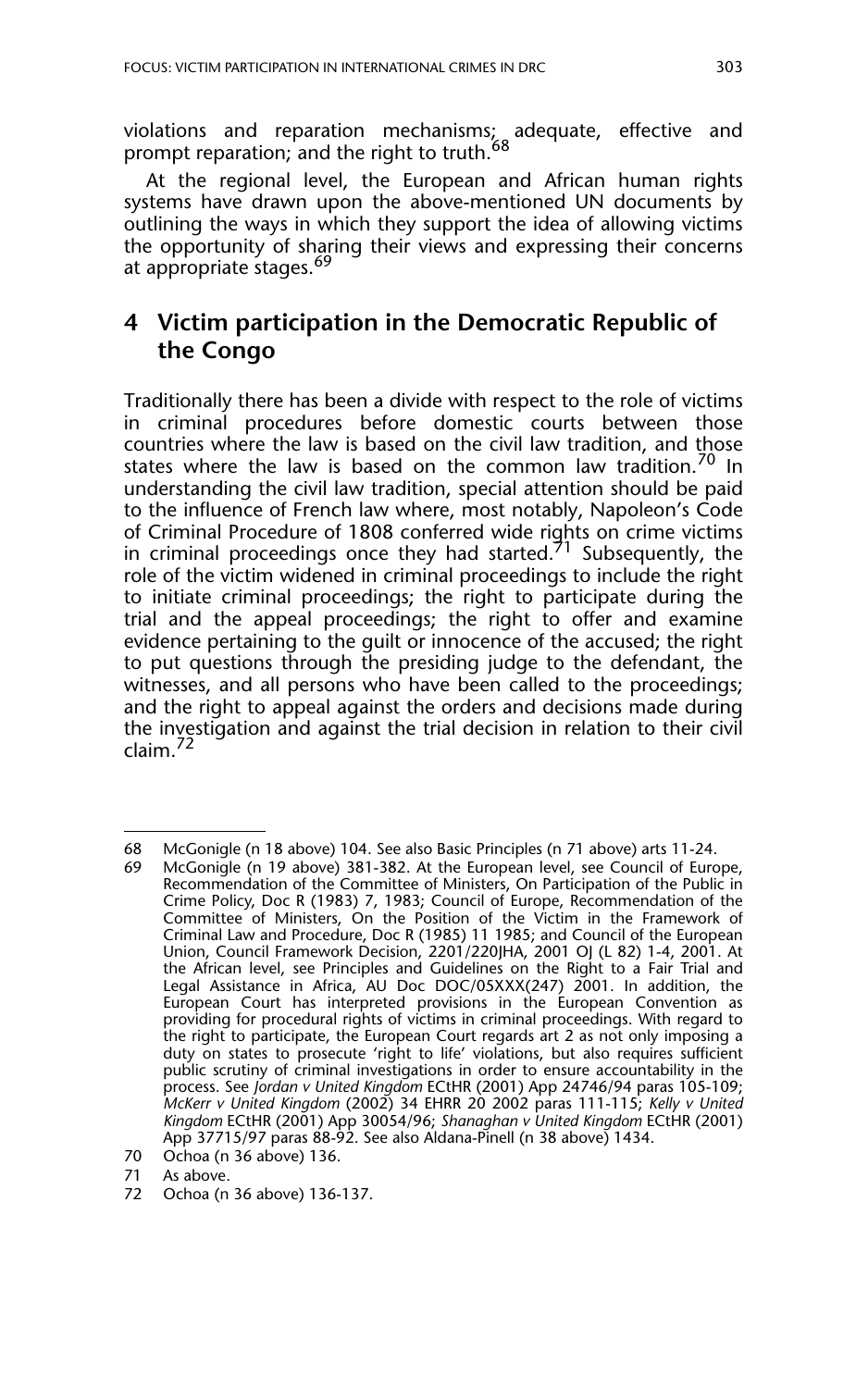Before civil tribunals in the DRC, the prosecutor is the main actor in criminal proceedings, meaning that they have the power to initiate judicial proceedings or to opt for alternatives, such as requesting the payment of a fine when prescribed by law, or even deciding that no further action is necessary. However, when the prosecutor is unwilling to initiate proceedings, the victim of a crime<sup>73</sup> has the right to address such inaction and to bring the matter directly to the competent authority by filing a complaint to the Court, $74$  thereby constituting himself as a civil party. Criminal proceedings, therefore, can begin by a summons being given to the suspect at the request of the prosecutor or the victim himself.<sup>75</sup> As will be discussed in more detail below, the right of victims to initiate criminal proceedings applies only in cases brought before ordinary courts and tribunals. The military criminal justice system does not provide these same rights, with the result that victims before military tribunals can only participate in the proceedings after having been invited by the military prosecutor.<sup>76</sup>

Besides initiating the criminal process, the victim can also become a party to the proceedings that have been initiated by the prosecutor. At any time during the criminal proceedings, before the closure of the debates, a victim can request to become a civil party by intervention. Constituting oneself as a civil party is not subject to specific formalities. This can be done in the form of a written statement, submitted by the victim or their l<u>awy</u>er, but can also be done orally by making a declaration in court.<sup>77</sup> Victims of crime, once formally recognised as a civil party, have numerous rights conferred upon them, including calling witnesses or experts to appear before the court and requesting the court to perform a variety of investigations. Moreover, civil parties have the right to oppose a judge, to appeal all decisions, and to invoke procedural and factual exceptions. At the end of the proceedings, the civil party can, in their closing statement, request the court to confirm the facts as proven, to confirm that a harm has been suffered, and to confirm that the causal link has been established.<sup>78</sup>

<sup>73</sup> Congolese law uses the terms *partie civile* (civil party) or *partie lésée* (injured party) to designate a victim.

<sup>74</sup> Art 54(1) Code of Criminal Procedure.

<sup>75</sup> Arts 54 & 56 Code of Criminal Procedure.<br>76 Official lournal of the DRC, art 77(1) of

<sup>76</sup> Official Journal of the DRC, art 77(1) of Law 23/2002 of 18 November 2002 concerning the Military Judicial Code, Special Issue of 20 March 2003.

<sup>77</sup> Official Journal of the DRC, art 69 of the Ordinary Code of Criminal Procedure and arts 226(2)-(3) of Law 23/2002 of 18 November 2002 concerning the Military Judicial Code, Special Issue of 20 March 2003.

<sup>78</sup> L Bambi Lessa & B Ba Meya *Manuel de procédure pénale* (2011) 304.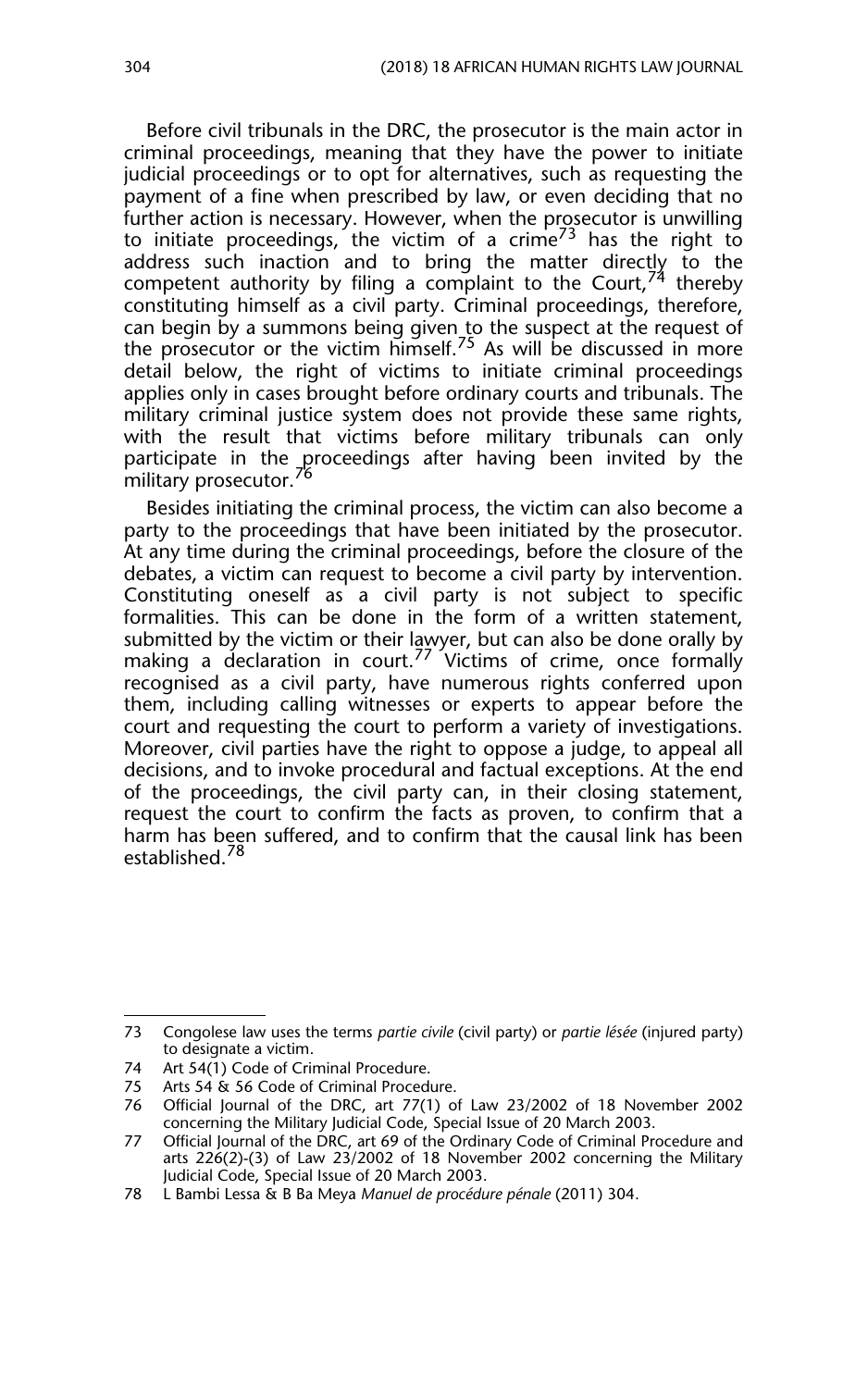#### **5 Victims' rights and the military justice system in the Democratic Republic of the Congo**

Considering the number of serious human rights violations that have been committed during the last decades, it is remarkable that only a handful of cases relating to these crimes have been brought before DRC military tribunals.<sup>79</sup> The level of impunity when it comes to the prosecution of international crimes remains extremely high. One of the explanations for this could be that, despite victims having a wide range of participatory rights, many legal and practical hurdles make it extremely difficult to fully exercise these rights.

Despite efforts to give civilian courts jurisdiction over international crimes, until recently the DRC's military courts have retained authority over the prosecution of international crimes. Genocide, war crimes and crimes against humanity were not criminalised by the regular criminal code, which is applicable to civilians, mainly because its provisions predate international crimes as a legal category.<sup>80</sup> The socalled Law Ordinance 72/060 of 25 September 1972 promulgating the Military Justice Code was the first instrument to transpose international crimes into the domestic legal order.<sup>81</sup> Articles 501 to

<sup>79</sup> Military Garrison Tribunal of Mbandaka, *Case of Mutineers of Mbandaka*, Military Garrison Tribunal of Mbandaka, RP 086/05, Judgment, 12 January 2006, and Military Court of Equateur, Appeal, RPA 615/2006, 15 June 2007; Military Court of Equateur, *Case of Songo Mboyo*, RP 084/2005, Judgment, 12 April 2006 and Military Court of Equateur, Appeal, RPA 014/2006, 7 June 2006; Military Garrison Tribunal of Mbandaka, *Case of Waka Lifumba*, RP 134/2007 / RMP 575, Judgment, 18 February 2007; Military Garrison Tribunal of Ituri, *Case of Kahwa*, RP 039/2006, Judgment, 2 August 2006; Military Garrison Tribunal of Uvira, *Case of Lemera*, RP 132/ RMP 0933/KMC/10, Judgment, 30 October 2010; Military Garrison Tribunal of Bukavu, *Case of Maniraguha Jean Bosco alias Kazungu et consorts*, RP 275/09 & 521/10/RMP 581/07 & 1573/KMC/10, Judgment, 16 August 2011; Military Garrison Tribunal of Bukavu, *Case of Pantovee*, RP 372, Judgment, 2 October 2011; Military Garrison Tribunal of Bunia, *Case of Kakado Barnaba*, RP 071/09, RP 009/010 & RP 074/010, Judgment, 9 July 2010; Military Garrison Tribunal of Ituri, *Case of Bongi*, RP 018/06, Judgment, 18 March 2006; Military Court of Katanga; *Case of Ankoro*, RP 01/2003&RP 02/2004, Judgment, 20 December 2004; Military Garrison Tribunal of Bukavu, *Case of Biyoyo*, RP 096/006 &RP 101/2006, Judgment, 07 March 2006; Military Garrison Tribunal of Ituri, *Case of Gety/Bavi*, RP 101/06, Judgment, 19 February 2007 and Military Court of the Oriental Province, Appeal, RPA 101/06, 28 July 2007; Military Garrison Tribunal of Kindu, *Case of Kalonga Katamasi*, RP 011/05, Judgment, 26 October 2005; Military Court of Katanga, *Case of Kilwa*, RP 010/2006, Judgment, 28 June 2007; Military Garrison Tribunal of Bunia, *Case of Milobs*, Judgment RP 103/2006, 9 February 2007; Military Court of Katanga, *Case of Mituaba*, RP 011/2006, 25 April 2006; Operational Military Court of North Kivu*, Case of Minova*, RP 003/2013 RMP 0372/BBM/01, 5 May 2014.

<sup>80</sup> Despite crimes such as murder and rape being punishable by law in the DRC, they do not capture the universally abhorrent nature of the mass atrocities committed that affect the peace and security of humankind, that are contrary to fundamental humanitarian values, and that form part of an organisational policy to direct attacks against a certain group or population. See MC Bassiouni *Introduction to international criminal law* (2003) 118-133.

<sup>81</sup> Official Journal of Zaïre, Ordinance-Law 72/060 of 25 September 1972 concerning the institution of a Code of Military Justice 6, 15 March 1973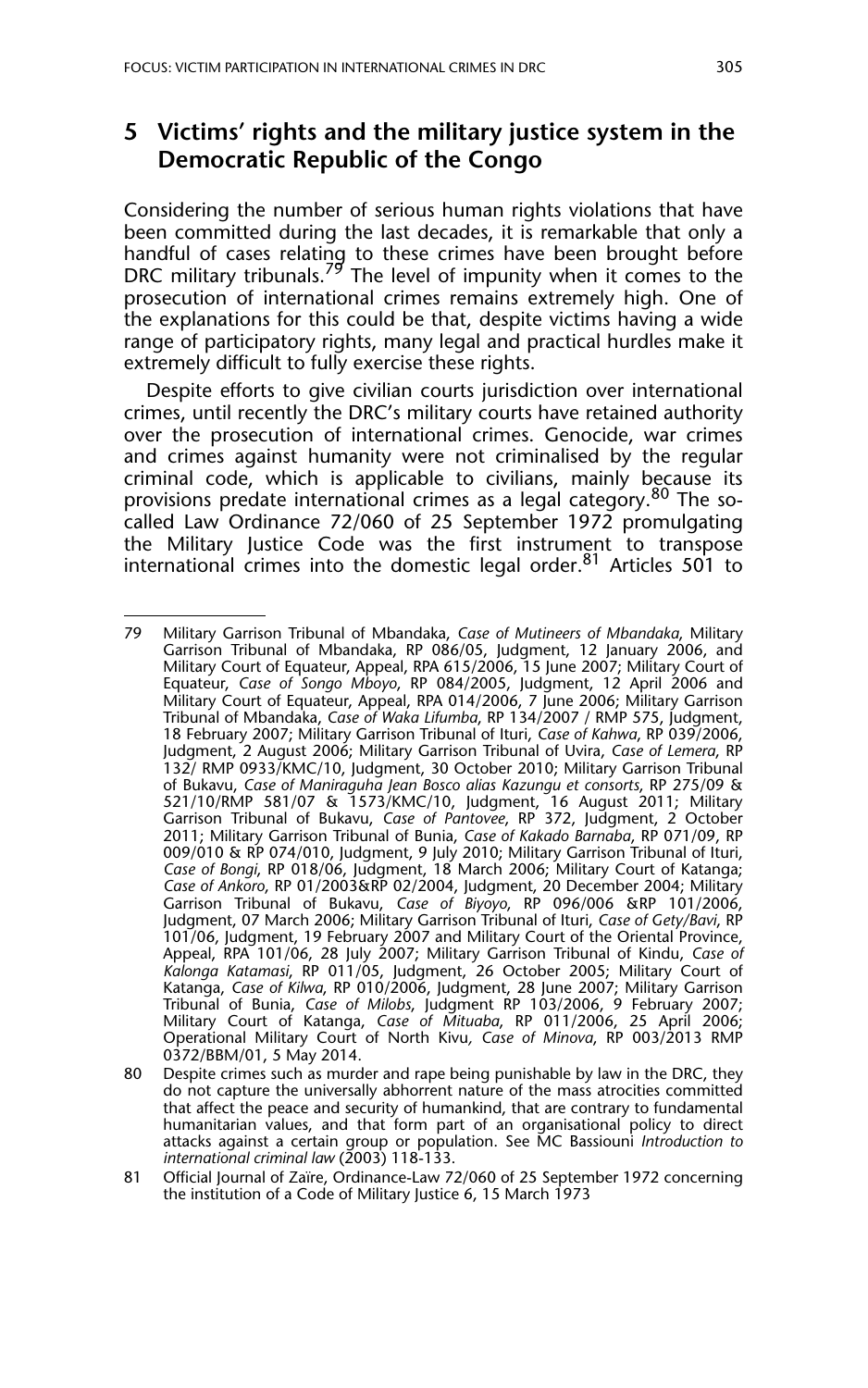505 of its Title IV provided for the prosecution of war crimes and crimes against humanity. Genocide, however, did not get the status of an autonomous crime as it was listed as a crime against humanity.<sup>82</sup> Later, in the framework of the ratification of the Rome Statute, the Congolese legislature promulgated Law 24/2002 of 18 November 2002 listing under the same military justice system the adjudication of war crimes, genocide and crimes against humanity.<sup>83</sup> Until recently, this law, which effectively transposes the Rome Statute into the military justice system, has been applied by the military tribunals in their efforts to prosecute international crimes committed in the territory of the DRC.<sup>84</sup>

The exclusive competence of military tribunals to prosecute genocide, crimes against humanity and war crimes has been criticised by many.<sup>85</sup> The critics point to the nature of military tribunals and to the fact that military justice often is linked more to the necessity to obey military discipline than to guarantee the rights of the parties involved. In an effort to respond to the critics, the Congolese legislature, with the promulgation of Law 13/011-B of 11 April 2013, decided to also grant the 12 provincial Courts of Appeals competence to hear cases concerning war crimes, crimes against humanity and genocide.<sup>86</sup> However, until recently<sup>87</sup> the legislature has neglected to adopt the necessary implementation legislation required to transpose elements of the Rome Statute and amend the DRC Criminal Code. As

<sup>82</sup> Art 505 Official Journal of Zaïre (n 81 above).

<sup>83</sup> Arts 131-175 of Law 24-2002 of 18 November 2002 concerning the Military Criminal Code*.*

<sup>84</sup> Military Court of Equateur, *Case of Songo Mboyo*, RP 084/2005, Judgment of 12 April 2006 and the appeal before the Military Court of Equateur RPA 014/2006 of 7 June 2006.

<sup>85</sup> MS Nyabirungu *Les crimes de guerre au regard du statut de la CPI et en Droit Congolais, projet de renforcement du système de justice militaire (Résolution 1888 du Conseil de Sécurité des Nations Unies), Goma,* 21-29 May 2012 6; M Wetsh'Okonda Koso *La justice militaire et le respect des droits de l'homme, l'urgence du parachèvement de la réforme, République démocratique du Congo* (2009) 9 42; Avocats Sans Frontières *Etude de jurisprudence: L'application du Statut de Rome de la cour pénale internationale par les juridictions de la République démocratique du Congo* (2009) 8.

<sup>86</sup> Art 91(1) of Law 13/011-B of 11 April 2013 concerning the Organisation, Functioning and Competences of the Jurisdictions of the Judicial Order.

<sup>87</sup> Law 15/022 of 31 December 2015, which entered into force on 30 March 2016, incorporated war crimes, crimes against humanity and genocide into the Ordinary Criminal Code of the DRC. See Official Journal of the DRC, Law 15/022 of 31 December 2015 modifying and completing the Decree of 30 January 1940 on the Criminal Code 57, 20 February 2016. Moreover, military tribunals must also apply the Ordinary Criminal Code when prosecuting war crimes, crimes against humanity and genocide. See art 1(1) of Law 15/023 of 31 December 2015 modifying Law 24-2002 of 18 November 2002 on Military Criminal Code, in the Official Journal of the Democratic Republic of the Congo 57, 29 February 2016. The Appeals Court of Lubumbashi is the first ever ordinary court to prosecute an individual or individuals for crimes against humanity and genocide since the entry into force of the above-mentioned law. See *Attorney-General and Civil Parties v Mukalayi Wa Kumbao Adalbert, Banza Guylain, Mbuyu wa Mubole & Others* Court of Appeal (Lubumbashi), RP.116, 30 September 2016.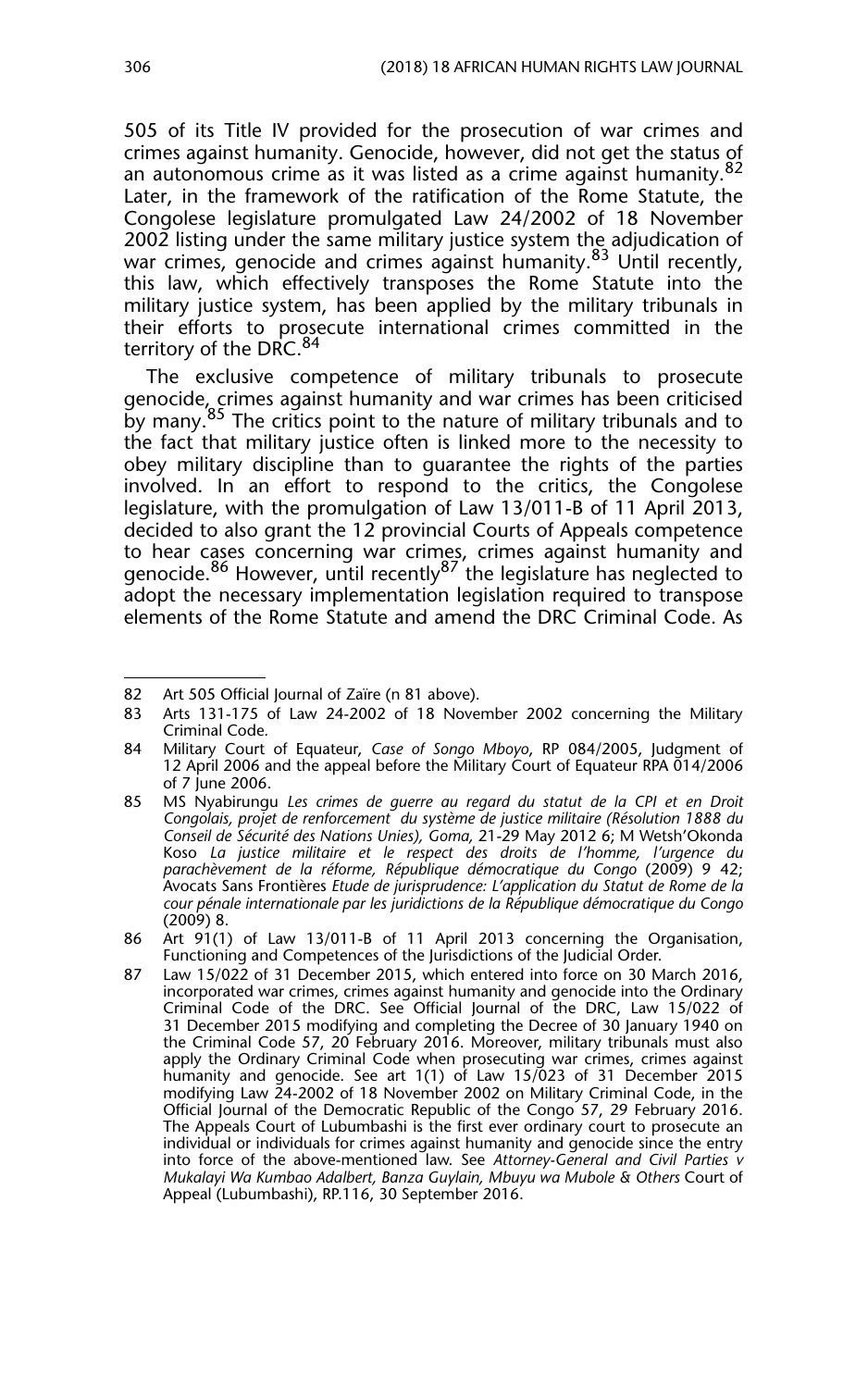a result, with the lack of recognition of specific crimes under national law, the principle of legality prevented the Court of Appeals from judging these cases.

As explained above, there is no doubt that the DRC recognises extended rights for victim participation. The rights of victims to participate in criminal proceeding nevertheless are better protected before ordinary courts than before their military counterparts. Military tribunals are competent to hear cases relating to military offences and crimes in the territory of the DRC punishable under the Military Criminal Code (MCC). When the MCC defines and limits offences and crimes committed by persons outside the army, military tribunals solely remain competent to prosecute the author or accomplice except where the law provides differently.88 The competence *ratione personae* is based on the quality and rank of the author of the crime at the moment of the commission of the act or, alternatively, at the moment of appearance before the judge.<sup>89</sup> The prerogatives of the military hierarchy require that the presiding judge in the military tribunal, and the magistrate who represents the office of the military prosecutor, must have a rank equal or superior to that of the suspect.

As such, only the High Military Court is competent to judge superior officers of the DRC armed forces and the DRC national police with the rank of general. The 12 military courts focus on other senior officers of the army and police, and the Military Garrison Tribunals are competent to judge all the lower-ranked personnel, from the rank of recruit to the rank of captain.<sup>90</sup> The principle of equivalence of rank is one of the reasons why military tribunals malfunction: Military magistrates generally are inferior in rank to the commanding officers in the military region or units of their jurisdiction, with the result that they are 'legally' prevented from seeking their prosecution. Therefore, higher-ranked officers often escape prosecution, while lower-ranked personnel of the armed forces, militias and (former) members of armed groups have been targeted.91 In the *Cebeya* case, where the civil parties had lodged a complaint against the Commissar General of the Police, General John Numbi Banza Ntambo, no judicial instructions followed even though the civil parties requested the nomination of military magistrates with the required rank so that he could be judged for his role in the murder of the human rights activist.<sup>92</sup>

<sup>88</sup> Arts 76(1)-(2) & 79 of Law 23/2002 of 18 November 2002 concerning the Military Judiciary Code.

<sup>89</sup> Arts104-105.

<sup>90</sup> Arts 120-122.

<sup>91</sup> Wetsh'Okonda Koso (n 85 above) 6.

<sup>92</sup> See '*RDC: Les veuves Chebeya et Bazana demandent un commissionnement de magistrats militaires de haut rang pour juger le général Numbi*', Fédération Internationale des Droits de l'Homme, https://www.fidh.org/La-Federationinternationale-des-ligues-des-droits-de-l-homme/afrique/republique-democratique -du-congo/14130-rdc-les-veuves-chebeya-et-bazana-demandent-un-commissionn ement-de (accessed 30 May 2017).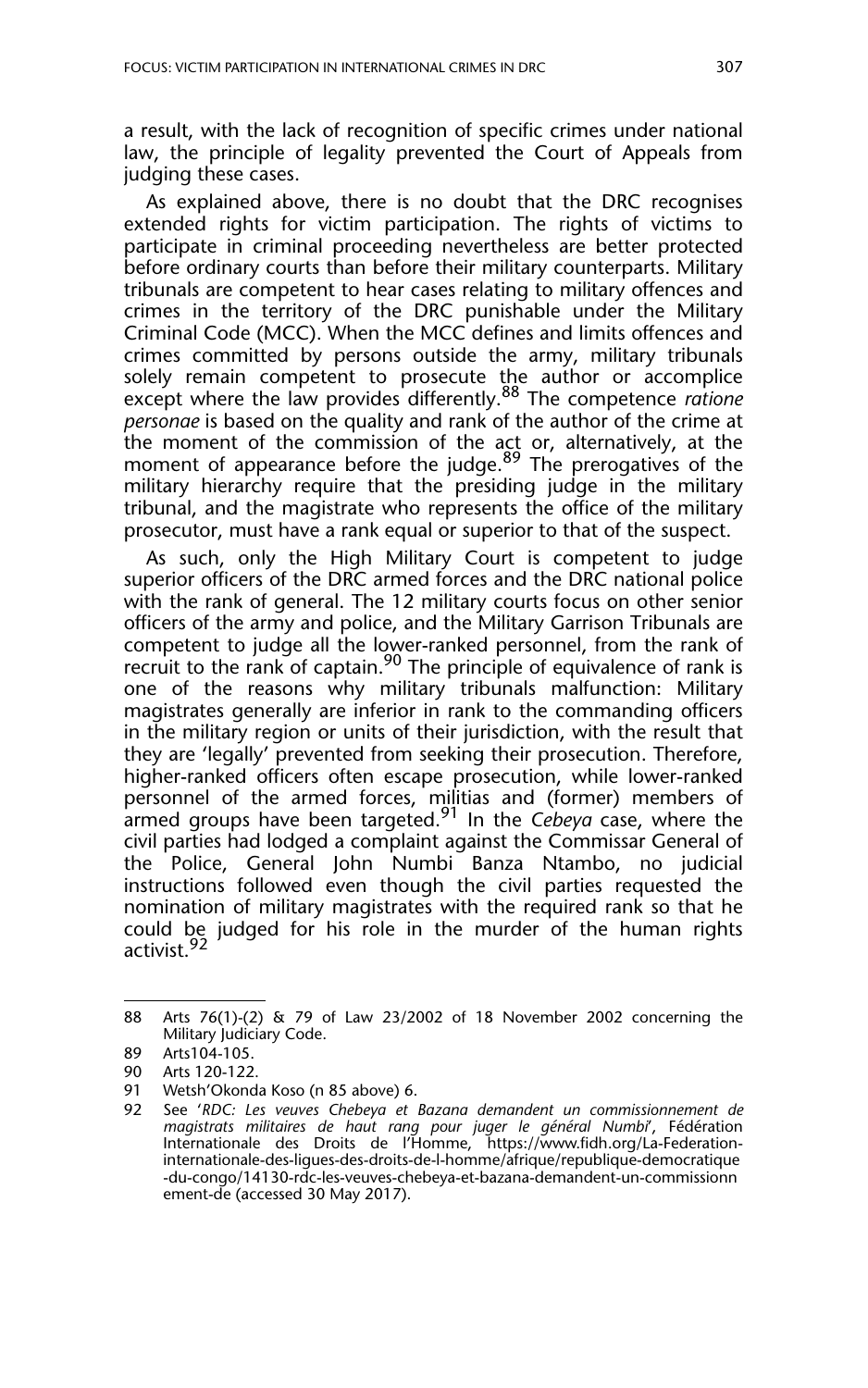At the pre-trial stage, two criticisms emerge: First, despite there being a movement to protect victims during the criminal proceedings, as will be discussed below, at the pre-trial stage the military justice offers no such protection.<sup>93</sup> Second, the interests and views of the victims are not taken into consideration when the competent authorities are asked to determine whether the suspect should be released on bail.<sup>94</sup> Articles 209 and 211 of the Military Judicial Code gives authority on custody to one military prosecutor only, without taking into account the views of the victims.<sup>95</sup> During the trial stage, the Military Judicial Code is also ambiguous on the rights of victims to have access to court files, to present observations, and to question witnesses brought by the defence.<sup>96</sup> Articles 249 and 250 of the Military Judicial Code do not provide any clarity on these matters but, instead, seem to suggest that the president of the court hearing the case has the discretionary power in the discovery of the truth and in the conduct of the hearings, with the victims seemingly forgotten in the process.

Moreover, even where victims have declared themselves a civil party before an operational military court, they do not have a right to appeal the judgments of this court. Decisions of the operational military tribunals are not subject to appeal when initiated by a civil party.<sup>97</sup> It could be argued that this prevents victims and their families from exercising their right to an effective remedy as provided for in article 21 of the DRC Constitution. As discussed above, before ordinary courts victims are considered parties to the court proceedings, and nothing hinders them from exercising their right of appeal.

In addition, when the prosecutor elects not to pursue a prosecution, the Minister of Justice can use his injunction right and request the Attorney-General of the Court of Cassation, or its counterpart at the level of the Court of Appeal, to initiate or continue criminal investigations to replace or support public action before lower courts and tribunals.<sup>98</sup> The Minister of Justice does not have that injunction right *vis-à-vis* the military tribunals. It is the Minister of Defence who exercises that right under the military justice system as he can request the Auditor-General of the armed forces to act, <sup>99</sup> but only on the condition that military imperatives require this.

<sup>93</sup> JB Mbokani *La jurisprudence congolaise en matière de crimes de droit international* (2016) 353.

<sup>94</sup> Mbokani (n 93 above) 354.

<sup>95</sup> As above.

<sup>96</sup> Mbokani (n 93 above) 367.

Arts 87 & 279 of Law 23/2002 of 18 November 2002 concerning the Military Judiciary Code.

<sup>98</sup> Arts 70 & 72 of Law 13/011-B of 11 April 2013 concerning the Organisation, Functioning and Competences of Jurisdictions of the Judicial Order*.*

<sup>99</sup> Art 47(1) of Law 23/2002 of 18 November 2002 concerning the Military Judiciary Code.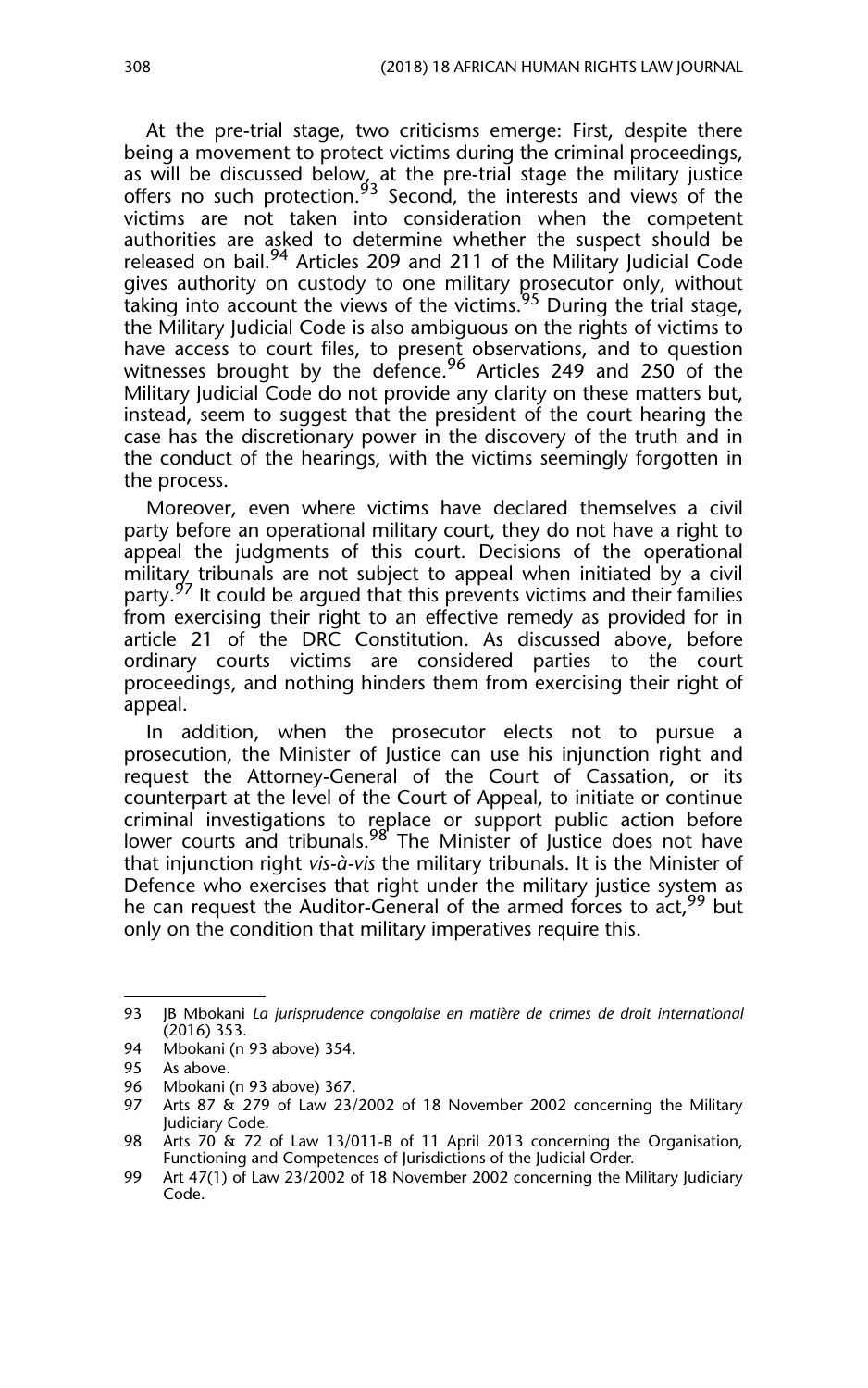If the limits of military justice constitute important legal hurdles for victims to exercise their rights, additional legal constraints restrict the effective exercise of their right to participate in the legal proceedings. National law provides that the parties in the proceedings must pay court costs. Courts will only accept a complaint or a request by a civil party if a sum defined by the registrar is consigned to the court. Moreover, judges may request additional payments throughout the proceedings. Article 128 of the Code of Criminal Procedure also provides for the fee to be doubled in an appeal.<sup>100</sup> A failure to pay the fees is considered a barrier to further action, in turn resulting in the judge setting aside the request for a civil party. With a significant part of the population living under the poverty threshold, it is easy to see that most victims cannot afford the luxury of a court case. In addition, in the event of a favourable judgment granting compensation for the harm caused, the victim must pay the state a sum proportional to the compensation granted prior to the execution of the judgment.<sup>101</sup> A failure to pay these costs results in the judgment not being executed and the victim not being granted reparations.<sup>102</sup>

In addition, victims often are in a vulnerable position, particularly in countries where a high degree of impunity reigns and where victims can be intimidated and confronted with reprisals. In the *Songo Mboyo* case, after having been prosecuted by the Military Court on 7 June 2006, all six convicts escaped military prison on the night of 21 October 2006 and never returned to prison, potentially posing a threat to the victims. Similarly, following the conviction of Gudgeon Kyungu Mutanga, <sup>103</sup> the convicted militia leader escaped from the Kasapa prison in Lubumbashi, returned to his militia and committed

<sup>100</sup> See arts 122-135 of Ch VIII of the Code of Criminal Procedure.

<sup>101</sup> Art 129 of the Code of Criminal Procedure.

<sup>102</sup> In the *Songo Mboyo* case, the Military Garrison Tribunal of the City of Mbandaka convicted seven members of the Congolese armed forces on 12 April 2006 to life imprisonment on the basis of crimes against humanity. The tribunal recognised the action of 14 civil parties who alleged having been raped by the convicts and rejected the claims of 15 others, considering their allegations unfounded. Every victim of rape was granted US \$5 000 as compensation, and for the family of the victims who had not survived the brutal acts, US \$10 000 was provided. In an appeal judgment of 7 June 2006, the Military Court of the Equateur Province confirmed the condemnation of six of the earlier convicted soldiers and decided that all 29 civil parties be granted a sum equal to what was provided by the tribunal in *Mbandaka* as compensation However, the cost of obtaining the execution of the judgment prevented the civil parties from receiving their damages. To receive the indemnities awarded by the Court, they had to pay a total sum of US \$28 000 as a proportional levy, augmented by US \$684 (justice charges) and US \$756 (judgment charges), a sum the civil parties found impossible to pay. See the statement of costs established by the Principal Registrar of the Military Court of the Equateur Province in the *Case of Songo Mboyo* RPA 014/2006, Judgment, 7 June 2006.

<sup>103</sup> Military Garrison Tribunal of Haut-Katanga, *Case of Gédéon Kyungu Mutanga*, RP 0134/07, 5 March 2009; Military Court of Katanga, *Case of Gédéon Kyungu Mutanga*, RPA 025/09, 16 December 2010.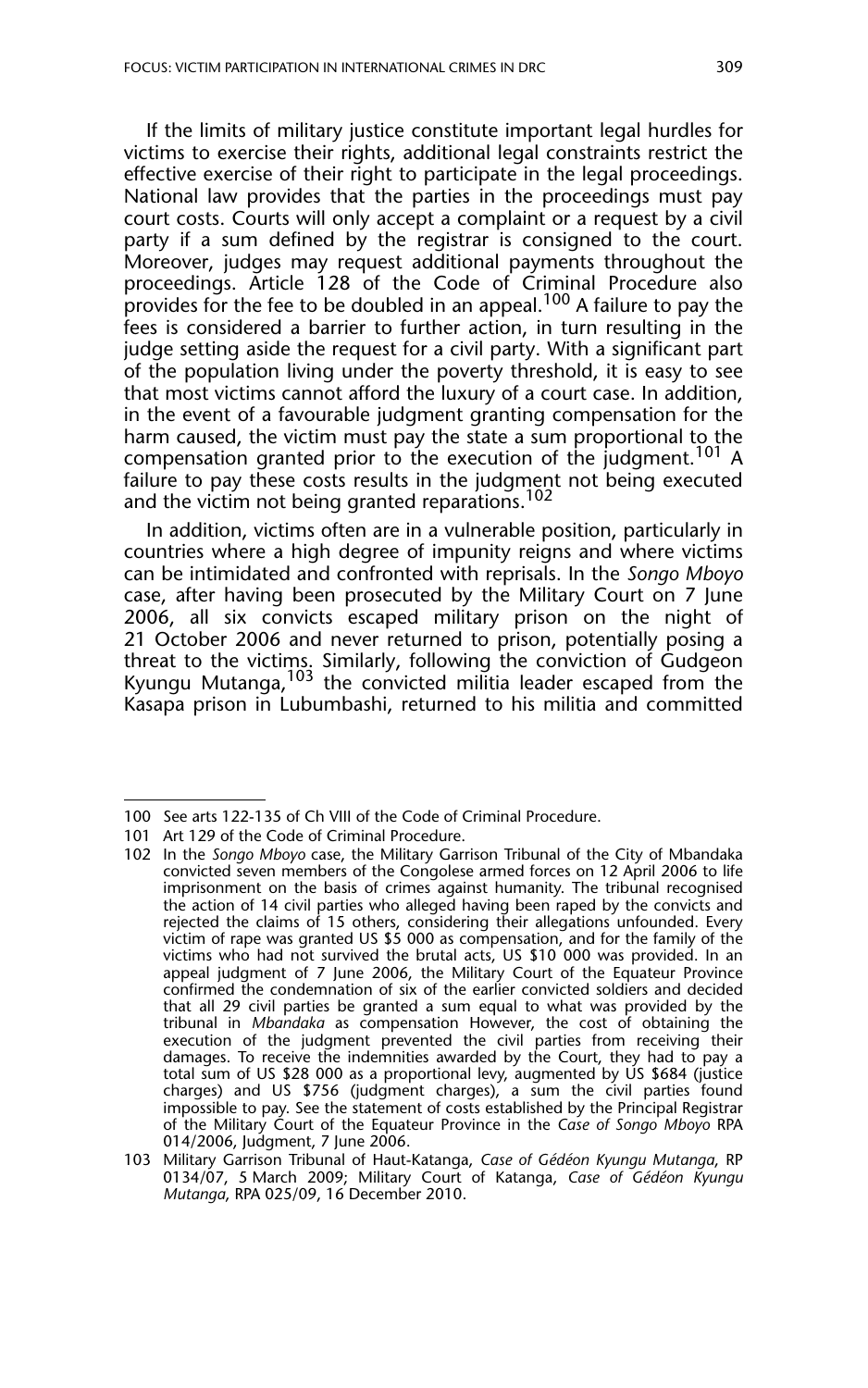new atrocities.<sup>104</sup> Victims need to be protected but, contrary to what is provided for under by the Rome Statute.<sup>105</sup> the DRC does not have specific legislation or a national programme to protect victims and witnesses involved in criminal proceedings.<sup>106</sup> The unwillingness of the DRC government to provide adequate protection measures increases the reluctance of victims to participate in court cases. In cases of sexual violence, the legislation explicitly refers to the need to apply measures to protect victims, which can be done by holding the proceedings in closed sessions or keeping the names of victims confidential.107 In the *Minova* case, the Operational Military Court of North Kivu noted that article 74*bis* of the Code of Criminal Procedure places an obligation on the judge to take the necessary measures to protect the security, the physical and psychological well-being, the dignity and the privacy of the victims of sexual violence. However, as the Code does not specify in detail what measures must be taken, the Court referred to article 68 of the Rome Statute and decided to allow the veiling of protected persons, addressing them through pseudonyms, allowing them to testify from behind a curtain, and having psychologists assist them. In an effort not to violate the rights of the accused, the defence lawyers were informed of the measures and they did not object to these.<sup>108</sup>

Moreover, there is the question of an adequate system of legal representation. Most victims of international crimes who have participated in criminal proceedings are financially insecure, and some

<sup>104</sup> See '*Mgr Fulgence Muteba demande l'arrestation immédiate de Gédéon Kyungu*', Forum des AS, http://forumdesas.org/spip.php?article1419 (accessed 1 May 2017); 'Katanga: Les combattants de Gédéon attaquent Kalenge', Le Potentiel http://www.lepotentielonline.com/index.php?option=com\_content&view=article &id=9471:katanga-les-combattants-de-gedeon-attaquent-kalenge&cati (accessed 1 May 2017).

<sup>105</sup> See art 68(1) Rome Statute (n 6 above); ICC Rules of Procedure and Evidence, UN Doc PCNICC/2000/1/Add.1 (2000), Rules 17(2)(b), 87 & 88.

<sup>106</sup> In an effort to address the lack of protective measures for victims and witnesses, authorities adopted Law 15/024 of 31 December 2015. This law contains general provisions on the protection of victims and witnesses and states that in the context of prosecuting war crimes, crimes against humanity and genocide, the competent court should take measures to protect the safety, the physical and psychological well-being, the dignity and the privacy of victims, witnesses and intermediaries. However, this provision is rather general and does not indicate the mechanisms of operationalisation. Therefore, it will be necessary for the Ministry of Justice, the Ministry of Internal Affairs and the Ministry of Defence to adopt regulations that would detail for judges and prosecutors the appropriate measures that need to be taken during investigations, prosecutions, and even after the pronouncement of judgments, that would ensure the protection of victims, witnesses and intermediaries, with the necessary flexibility to adapt these to possible particularities. See Official Journal of the Democratic Republic of the Congo, Law 15/024 of 31 December 2015 modifying and completing the Decree of 6 August 1959 relating to the Code of Criminal Procedure, 29 February 2016. See also art 26*ter* of the Code of Criminal Procedure.

<sup>107</sup> Art 74*bis* Code of Criminal Procedure. See L Mutata Luaba *Droit pénal militaire congolais* (2012) 44-45.

<sup>108</sup> Operational Military Court of North Kivu, *Case of Minova*, RP 003/2013 RMP 0372/BBM/01, 5 May 2014.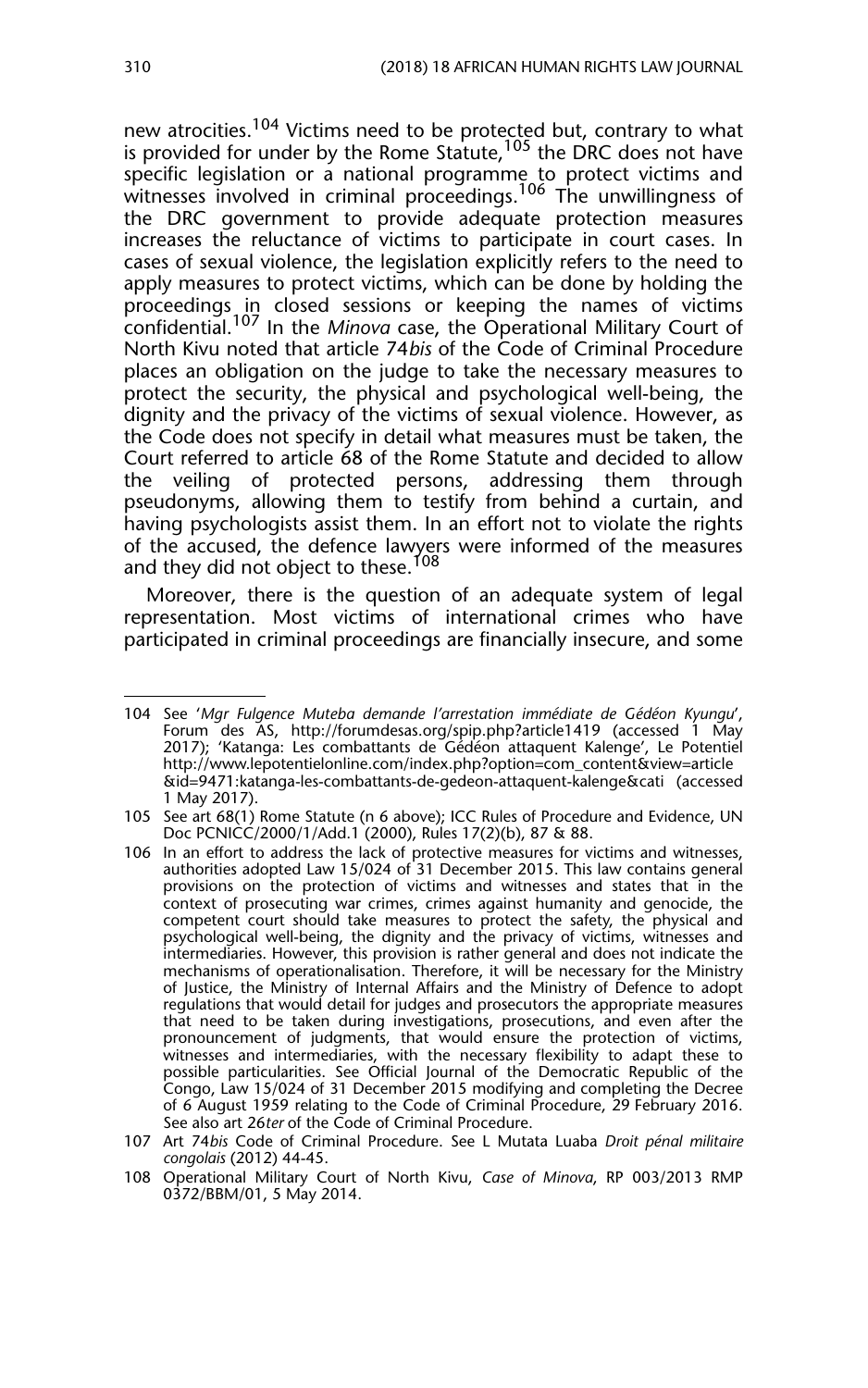have been reliant upon *pro bono* lawyers or *defenseurs judiciaire*<sup>109</sup> assigned by the courts. Some of these legal professionals often are young and not sufficiently experienced to handle such complex cases. In addition to these legal professionals only having a basic legal education, the curriculum of DRC law faculties very rarely contain courses specifically addressing the international crimes of genocide, crimes against humanity and war crimes. The way in which crimes are defined and the criteria used for establishing individual criminal responsibility often require lawyers to present the case and its evidence in a complex and unfamiliar way.<sup>110</sup> This undoubtedly has an impact on how international crimes are assessed and treated in the domestic courts.

With the lack of resources provided by the state in confronting the existing impunity, various non-governmental organisations (NGOs) (the American Bar Association, *Avocats sans Frontières*, the International Committee of the Red Cross), international organisations (the UN), and bilateral development co-operation projects (*Restauration de la Justice à l'Est du Congo* (REJUSCO), the *Programme d'Appui à la Restauration de la Justice à l'Est*) have been involved in ameliorating the military judicial system by building court houses, paying the fees of the lawyers of the victims, providing training to lawyers and judges, <sup>111</sup> and supporting the hearings of military tribunals outside the military headquarters.<sup>112</sup> The distance between the courts and tribunals from the place where the crimes were committed is often seen as a serious problem as the high cost of travelling inhibits the ability of the victims and their lawyers to participate in the proceedings if organised in the provincial capital or the military base.<sup>113</sup> Holding court hearings in close proximity to their normal activities is essential as victims are reluctant to travel hundreds of kilometres to be present at the hearings.

<sup>109</sup> The profession of *défenseur judiciaire* was created in 1979 as a provisional measure to address the lack of qualified lawyers. It requires the person to have a basic law degree of two years (*graduat*) and to take the oath before the Tribunal of High Instance. See Official Journal of Zaïre, Title II of Ordinance-Law 79-028 of 28 September 1979 concerning the Organisation of the Bar, the Profession of Judicial Defenders, and the Profession of State Attorneys, 19, 1 October 1979.

<sup>110</sup> Fédération Internationale des Droits de l'Homme, *RDC: Les victimes de crimes sexuels obtiennent rarement justice et jamais réparation, Changer la donne pour combattre l'impunité* (2013) 53.

<sup>111</sup> See AC Grayson 'Delivering justice for sexual violence in the DR Congo and beyond: Co-operation, education, and capacity-building through national and international courts' (2012) 2 *Journal of Global Citizenship and Equity Education* 136; T Khan & J Wormington 'Mobile courts in the DRC: Lessons from development for international criminal justice' (2012) *Oxford Transitional Justice Research Working Paper Series* 1-42.

<sup>112</sup> One is referring to an *audience foraine* when the tribunal is holding its hearing outside the place where it normally has its seat, but within the area of geographic competence. See arts 45-47 of Law 13/011-B of 11 April 2013 concerning the Organisation, Functioning and Competences of the Jurisdictions of the Judicial Order*.*

<sup>113</sup> Fédération Internationale des Droits de l'Homme (n 110 above) 52.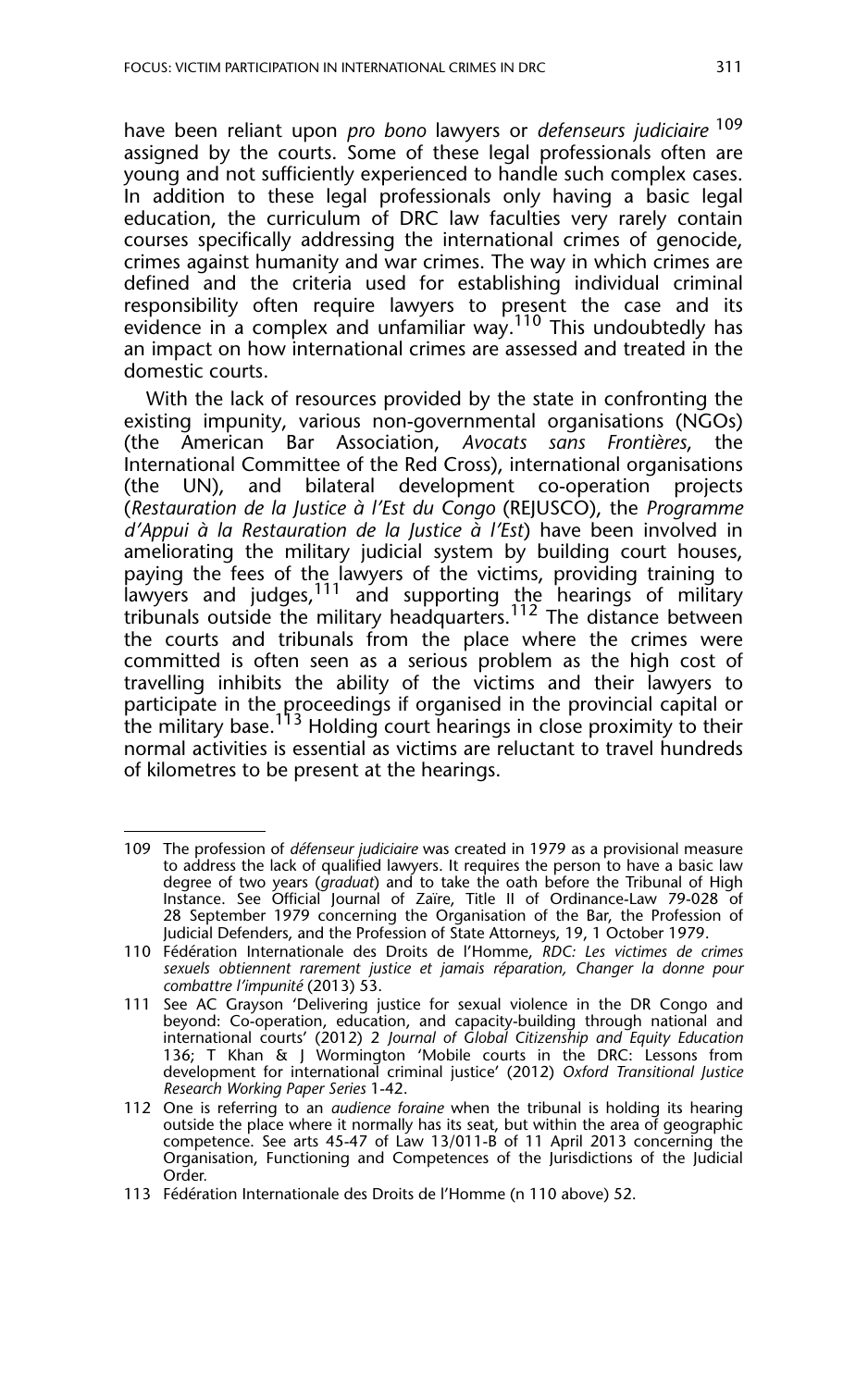Even in a civil law country such as the Congo where traditionally victims have broad rights to participate in criminal proceedings as fully-fledged parties, there still are too many impediments for victims of international crimes, thus preventing them from effectively exercising their rights under international and national law. Yet, as the Secretary-General of the UN confirmed, it is essential that the interests of the victim be taken into account at both the international and national levels in the Congo.<sup>114</sup>

#### **6 Victim participation at the Extraordinary Chambers in the Courts of Cambodia: Lessons to be learned?**

Traditional civil party models undoubtedly were devised for less complex proceedings with fewer victims. In adapting to cases involving genocide, crimes against humanity and war crimes, the ECCC provides us with an example of how a state is attempting to bridge the gap between national and international law in attempting to deal with mass atrocities, while also balancing the rights of victims with the rights of the accused. In researching the fate of victim participation in the DRC for cases of genocide, crimes against humanity and war crimes where there could be mass victimisation, the ECCC could prove of utmost relevance and importance.

As early as 1998, the UN brought together a group of experts to assess the feasibility of bringing the Khmer Rouge leaders to justice proposing the creation of an *ad hoc* tribunal modelled almost entirely on the International Criminal Tribunal for the Former Yugoslavia (ICTY) and the International Criminal Tribunal for Rwanda (ICTR).<sup>115</sup> The government of Cambodia promptly rejected this proposal, insisting that the future tribunal be based on Cambodian law, and allocated a large role for Cambodian nationals, most notably judges, lawyers and victims.<sup>116</sup> The result was a hybrid tribunal, mixing international and domestic elements in its laws, structures and staff, designed to prosecute the top-ranking officials of the Khmer Rouge regime. An examination of the ECCC could prove fruitful for the purposes of this article, as it reflects the civil law tradition similar to that in the DRC and is currently tackling the dilemmas of trying to provide a meaningful role for victims considering the likelihood of numerous victims desiring to participate in criminal proceedings.

The ECCC presents an interesting alternative to the traditional mechanisms of criminal justice with the Cambodian Code of Criminal Procedure, a relic of Cambodia's colonial past following the French civil law tradition, heavily influencing the Internal Rules of the ECCC

<sup>114</sup> Mapping Report (n 2 above) para 116.

<sup>115</sup> JP Bair 'From the numbers who died to those who survived: Victim participation in the Extraordinary Chambers in the Courts of Cambodia' (2009) 31 *University of Hawai'i Law Review* 518.

<sup>116</sup> As above.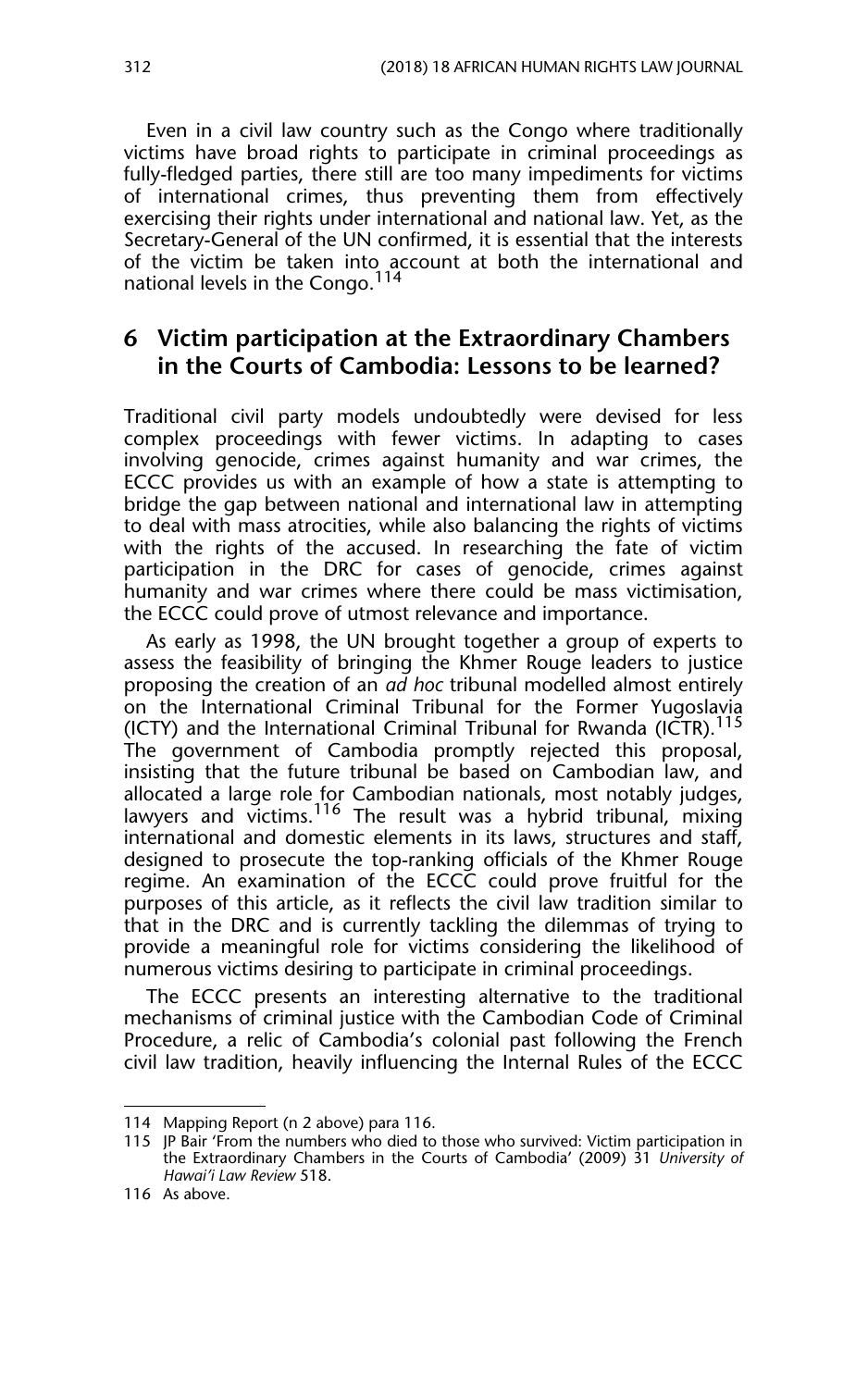(Internal Rules),  $117$  which are the authoritative source of procedural law for the  $ECCC$ .<sup>118</sup> The Cambodian legal structure includes extensive procedural rights for victims, with victim participation stemming mainly from the right of victims' ability to petition the courts to become a civil party, making them a party to the proceedings. This civil law tradition is reflected in Internal Rule 23, where victims of crimes within the jurisdiction of the ECCC are afforded the right of civil party petition in order to support the prosecution of those responsible, as long as the victim has proven their identity; shown the existence of a causal link between the charged crime and the physical, material or psychological injury; and demonstrated a certain level of proof.119 When participating as a civil party, the victim becomes a party to the criminal proceedings, by supporting the prosecution of those responsible, being afforded protection by the tribunal; being entitled to representation by a lawyer;<sup>120</sup> and being able to request that the co-investigating judge collect evidence on his or her behalf.<sup>121</sup>

The first case to be heard, that of *Co-Prosecutors v Kaing Guek Eav*, 122 resulted in the ECCC's first verdict on 26 July 2010, finding the accused guilty of crimes against humanity and grave breaches of international humanitarian law in connection with his role as the commander of a detention and torture centre during the Khmer Rouge period. This case is notable for the simple reason that it was the first trial in international criminal law where victims were able to participate as civil parties, with the understanding that this implicitly created expectations of a more victim-centred approach with strong participatory rights.<sup>123</sup> A total of 90 victims applied, and were subsequently granted approval, to participate as civil parties, with some commentators noting that 'neither the defence nor the prosecution challenged victim participation rights … proceed[ing] .<br>with little judicial intervention'.<sup>124</sup>

The second case, originally a joint case against the four most senior living members of the Khmer Rouge regime, *Co-Prosecutors v Nuon*

<sup>117</sup> Internal Rules of the ECCC, http://www.eccc.gov.kh/en/document/legal/internalrules (accessed 21 February 2018).

<sup>118</sup> BL McGonigle 'Strengthening the participation of the victims at the ECCC? A look at the revised legal framework for civil party participation' Oxford Transitional Justice Research Working Paper Series, http://www.csls.ox.ac.uk/documents/ McGonigle\_TheLegalFrameworkofVPattheECCC.pdf (accessed 12 May 2017) 1.

<sup>119</sup> Internal Rules (n 117 above) Internal Rule 23*bis* (1). However, earlier versions of Internal Rule 23 required victims only to have suffered harm from a crime under the jurisdiction of the ECCC.

<sup>120</sup> Internal Rule 23(6)-(7).

<sup>121</sup> Internal Rule 23(5).

<sup>122</sup> Judgment Case 001*, KAING Guek Eav alias Duch* ECCC (2012) Trial Chamber.

<sup>123</sup> I Stegmiller 'Legal developments in civil party participation at the Extraordinary Chambers in the Courts of Cambodia' (2014) 27 *Leiden Journal of International Law* 467.

<sup>124</sup> C Ferstman 'International criminal law and victim' rights' in W Schabas & N Bernaz (eds) *Routledge handbook of international criminal law* (2011) 412.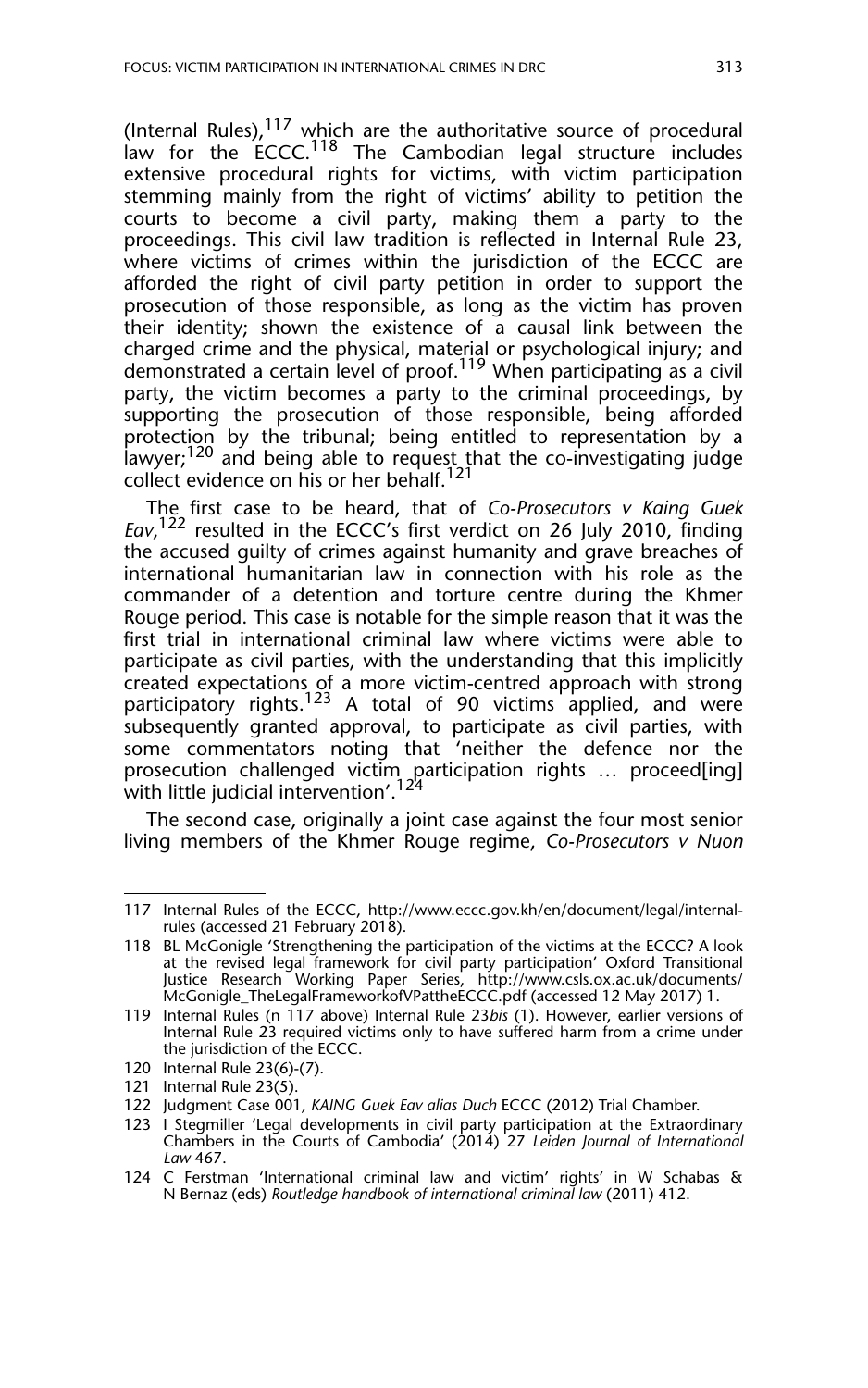*Chea and Khieu Samphan*, 125 was much larger in scope, with over 4 000 victims applying for civil party status of whom, in the end, 3 866 were successfully admitted.<sup>126</sup>

In both cases, victims granted civil party status have exercised numerous participatory rights. However, as will be shown, after an early favourable decision, it has become apparent that the Pre-Trial Chamber has been reluctant to recognise civil parties as equal parties to the prosecution and defence, continuously curtailing civil participatory rights.<sup>127</sup>

Once having gained civil party status, many important participatory rights are afforded to victims during the pre-trial stage. First, there is the right to consult and examine the case file, which has proceeded in Case 001 and Case 002 without much contest. Second, civil parties have the right to request the co-investigating judges to carry out specific investigations on their behalf.<sup>128</sup> While this is a powerful right, it is not without limits. Victims participating in the proceedings must do so by supporting the prosecution. Therefore, although civil parties may request specific investigations, these investigations must be made with the consent of co-prosecutors or in support of the prosecution's case.<sup>129</sup> In addition to accessing the case file and requesting investigations, civil parties may also participate in some, but not all, pre-trial proceedings through written and oral interventions.<sup>130</sup> For example, Internal Rule 63(1), dealing with provisional detention, makes it clear that co-investigating judges shall hear the coprosecutors and lawyers representing the accused, but no mention is made of civil parties. At the hearing on the appeal by Nuon Chea against a provisional detention order, lawyers representing the accused asserted that civil party participation presupposed an interest in the outcome of the proceedings and that a restrictive approach should be adopted in order not to infringe upon the rights of the accused to a fair hearing.<sup>131</sup> The co-prosecutors submitted that Internal Rule 23 did not limit the meaning of proceedings and that guidance could be taken from recent international criminal practice, which is favourable towards victim participation at the investigation stage of criminal proceedings.<sup>132</sup> The civil parties themselves expressed their need to disclose the effects that releasing the accused could have on society.<sup>133</sup> The Pre-Trial Chamber agreed with the co-

- 129 Internal Rule 23(1)(b).
- 130 McGonigle (n 18 above) 188.

132 *Decision on Civil Party Participation* (n 130 above) para 6.

<sup>125</sup> Judgment Case 002/01, *NUON Chea and KHIEU Samphan* ECCC (2014) Trial Chamber.

<sup>126</sup> Stegmiller (n 123 above) 467.

<sup>127</sup> McGonigle (n 18 above) 185.

<sup>128</sup> Internal Rules (n 117 above) Internal Rule 59(5).

<sup>131</sup> *Case 002: Decision on Civil Party Participation in Provision Detention Appeals* ECCC (20 March 2008).

<sup>133</sup> *Decision on Civil Party Participation* para 7.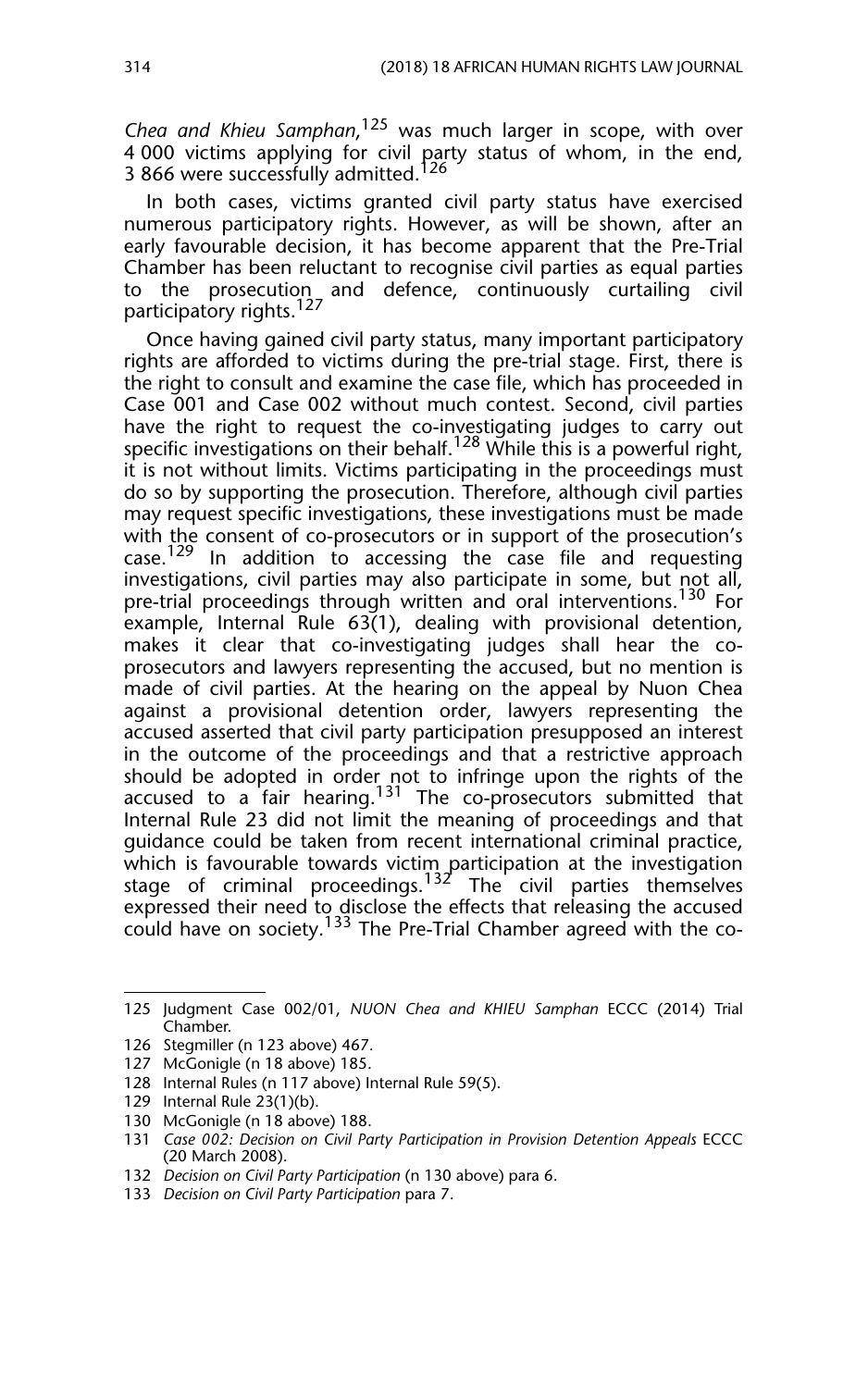prosecutors and the civil parties, stating that 'civil parties have active rights to participate starting from the investigative stage of the procedure',<sup>134</sup> and that including civil parties 'is in recognition of the stated pursuit of national reconciliation'.<sup>135</sup>

Despite this landmark decision, questions concerning the effectiveness and appropriateness of a liberal set of participatory rights, especially as far as adjudicating individual criminal responsibility for such grave crimes is concerned, began to be raised, particularly because of the sheer number of civil parties.<sup>136</sup> In response, judges, concerned with more expeditious trial proceedings, made modifications to the Internal Rules designed to meet the requirements of trials of mass crimes, the specific Cambodian context, and to respond more fully to the needs of victims.<sup>137</sup>

One of the most significant amendments made to the Internal Rules requires that civil parties can only participate as a 'consolidated group' once the trial stage is reached, and that a Civil Party Lead Co-Lawyer (CP-LCL) will be tasked with representing the interests of the consolidated group in order to co-ordinate the overall advocacy, strategy and in-court presentations of all civil parties.<sup>138</sup> While grouping according to common interests and goals can prove to be a sound idea, there will inevitably be tensions between individual rights and group rights, most likely resulting in limiting the ability of victim participants to make their individual experiences heard.<sup>139</sup> In trials where mass human rights violations are involved, there will undoubtedly be numerous victims and, therefore, trial management needs to be taken into consideration. However, there should be room for divergent views among victims: Unification as one group and one voice derives from a narrow understanding of the role of victims in the courtroom, focused only on efficiency and expediency.<sup>140</sup>

What followed the above-mentioned normative regulation is what can only be classified as evidence of judicial restraint and procedural limitations. In an effort to ensure expeditious proceedings, the Pre-Trial Chamber made it clear that the 'Internal Rules should … be read to provide that civil parties who have elected to be represented by a lawyer shall make their brief observations related to the application or appeal through their lawyers'.<sup>141</sup> Moreover, the Chamber made it clear that the prosecution, defence and civil parties had different

<sup>134</sup> *Decision on Civil Party Participation* para 36.

<sup>135</sup> *Decision on Civil Party Participation* para 38.

<sup>136</sup> C Ryngaert 'The Cambodian Pre-Trial Chamber's decisions in the case against Nuon Chea on victims' participation and bias' *The Hague Justice Portal*, http:// www.haguejusticeportal.net/eCache/DEF/9/135.html 3 (accessed 12 May 2017).

<sup>137</sup> Stegmiller (n 123 above) 471.

<sup>138</sup> Internal Rules (n 117 above) Internal Rule 12*ter*.

<sup>139</sup> S SàCouto 'Victim participation at the International Criminal Court and the Extraordinary Chamabers in the Courts of Cambodia: A feminist project?' (2012) 18 *Michigan Journal of Gender and Law* 326; Internal Rules (n 117 above) Internal Rules 23*ter* and 23*quater*.

<sup>140</sup> Stegmiller (n 123 above) 472.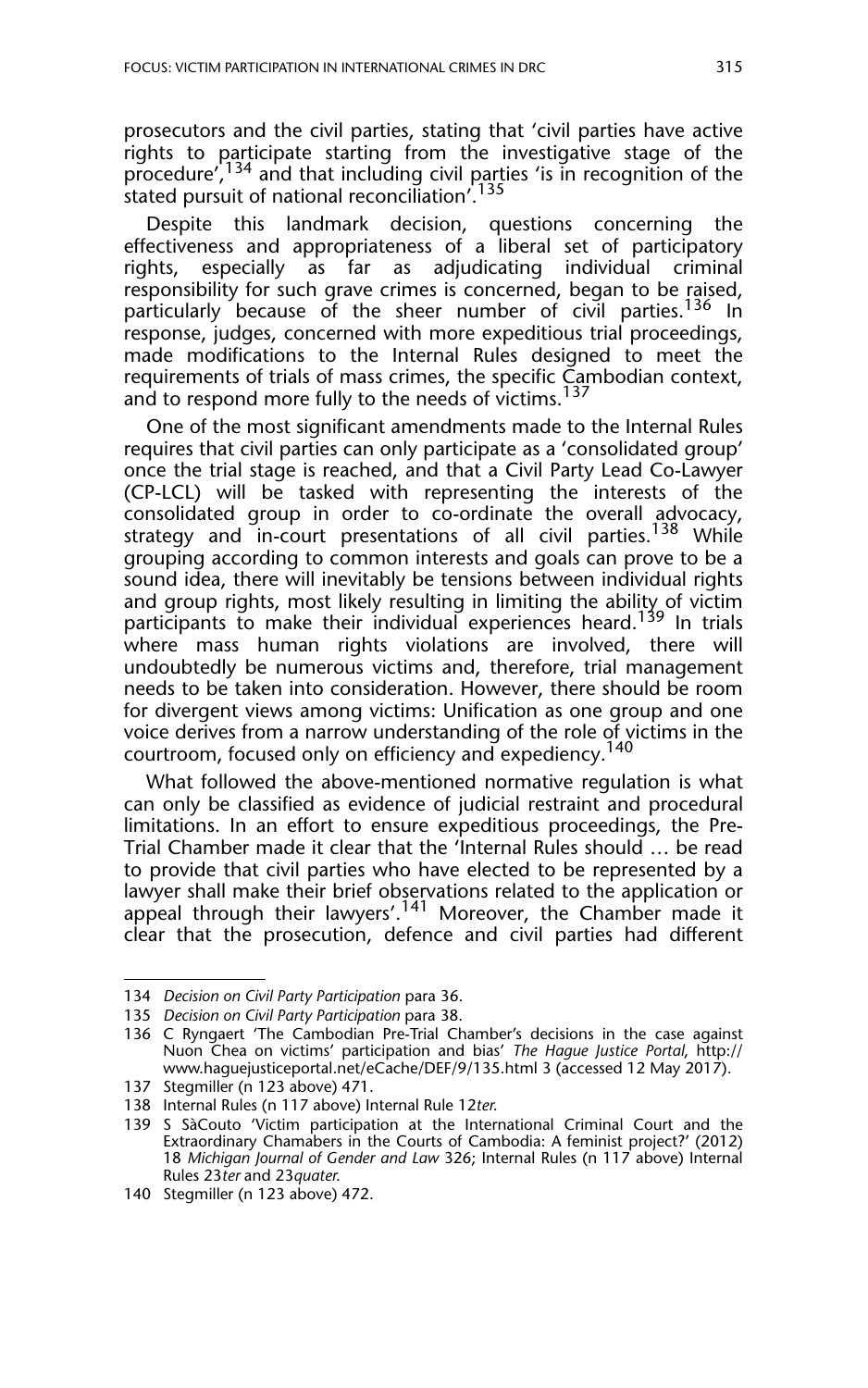positions in the criminal process and, accordingly, the modalities of participation for the victims need not to be the same as those exercised by the other parties.<sup>142</sup>

The overall satisfaction of the victims with the hybrid tribunal is mixed.<sup>143</sup> However, importantly for the future of victim participation in the DRC, a number of lessons can be learned: First, numerous external factors can hamper the criminal procedures. The sheer scale of the atrocities makes it difficult to assign guilt to specific parties which, in turn, means that not every victim can be acknowledged, leading to the dilemma of determining which victims are included or excluded.<sup>144</sup> Moreover, the ECCC has continued to grapple with considerable legal and procedural obstacles relating to civil party participation, underlining the difficulty of determining the scope and purpose.<sup>145</sup> Another factor is the endemic corruption in Cambodia as well as the limited accountability of public officials.<sup>146</sup> In addition, many of the Cambodian judges, legal officers, members of the prosecution, the defence and civil party lawyers are not familiar with international law and the substantive procedural rules that govern the ECCC.<sup>147</sup> Finally, civil party participation is costly, in terms of direct expenditure and the additional time required for participation to function smoothly.<sup>148</sup>

# **7 Conclusion**

Finding ways of reconciling the interests of society, the accused and the victim has always been a difficult endeavour. Human rights law, for its part, has attempted to address this issue by emphasising that the adherence to the rule of law and the right to an effective remedy includes the rights of victims to participate in criminal proceedings, particularly when prosecuting gross human rights violations. The prosecution of international crimes, however, has seemingly not been a high priority for the DRC government. Impulsively responding to the unacceptable degrees of impunity, the DRC ratified the Rome Statute

<sup>141</sup> *Case 002: Directions on Civil Party Oral Submissions During the Hearing of the Appeal Against Provisional Detention Order* ECCC (20 May 2008) paras 1 & 4-5

<sup>142</sup> *Case 002: Decision on Preliminary Matters Raised by Lawyers for the Civil Parties in Ieng Sary's Appeal Against Provisional Detention Order* ECCC (1 July 2008) para 4.

<sup>143</sup> See R Killean 'Procedural justice in international criminal courts: Assessing civil parties' perceptions of justice at the Extraordinary Chambers in the Courts of Cambodia' (2016) 16 *Criminal Law Review* 1-38. See also Impunity Watch *Victim participation and transitional justice in Cambodia: The case of the Extraordinary Chambers in the Courts of Cambodia (ECCC)* http://www.impunitywatch.org/docs/ IW\_Report\_Victim\_Participation\_in\_Cambodia\_(April\_2016).pdf (accessed 2 April 2017).

<sup>144</sup> Impunity Watch (n 142 above) 57.

<sup>145</sup> As above.

<sup>146</sup> Impunity Watch (n 142 above) 5.

<sup>147</sup> Impunity Watch 57.

<sup>148</sup> Impunity Watch 58.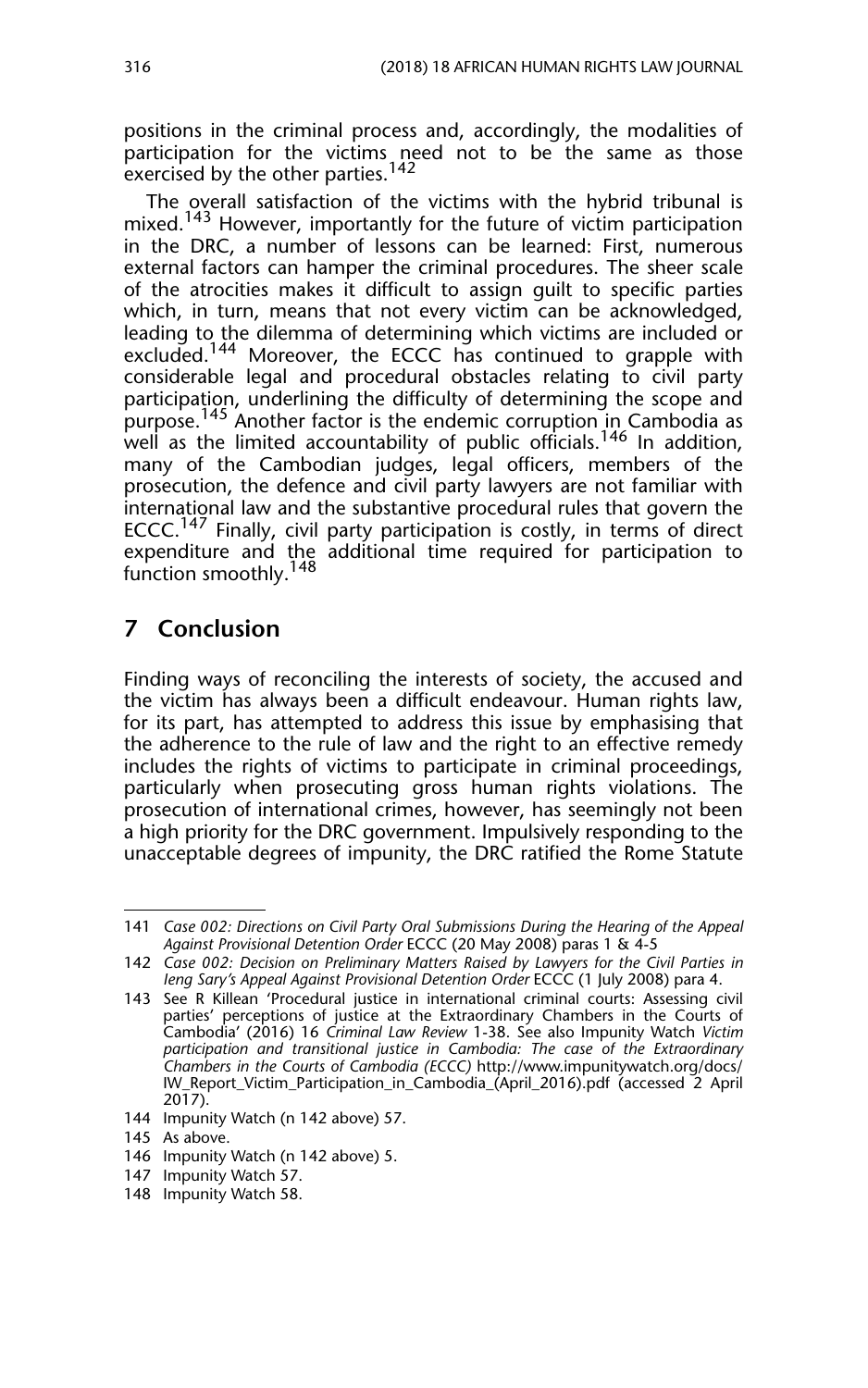but for numerous years stalled in adopting the necessary implementation legislation that would transpose the relevant international criminal law provisions into the DRC's domestic legal framework. Similarly, initiatives to create temporary specialised tribunals, modelled after the ECCC, failed to materialise without any government officials providing convincing arguments as to why this was the case. Unfortunately, if victims were privileged enough to access justice mechanisms, it could only be done through military tribunals, where the participatory rights of the victims were constrained when compared to ordinary criminal proceedings. With the recent adoption of legislation that amends the Congolese Criminal Code and the Code of Criminal Procedure, effectively transposing the Rome Statute into national law, now permitting victims to initiate proceedings themselves and permitting a right of appeal, it is hoped that the level of impunity will start to decrease.

Moving forward, it is important to keep in mind that *lacunae* exist in the criminal procedure of the DRC: First, despite there being a movement towards protecting victims of sexual violence during criminal proceedings, one wonders whether the DRC will offer protection equivalent to that offered by the Rome Statute.<sup>149</sup> Moreover, the criminal procedure seems to be silent on the issue of keeping victims informed of their rights and the progress of the investigations.<sup>150</sup> As discussed above, such information is clearly enumerated as a state obligation when prosecuting serious human rights violations and as the right to an effective remedy for the victim. Finally, at the moment there are many NGOs that are able to finance the legal representation of victims. However, when this is not available, what assurances are governmental authorities providing to ensure that the lawyers provided will be trained to be able to handle trials of this magnitude?<sup>151</sup>

Moreover, in looking towards understanding what problems one can anticipate with the prosecution of international crimes in a domestic setting that allows for a robust set of participatory rights for the victims, the ECCC offers at least one important contribution: common legal representation. The DRC legal framework does not adequately address this issue, as it does not recognise the collective participation of victims in criminal proceedings. However, it seems quite pertinent as the number of victims in cases involving serious human rights violations is typically large, which could have a negative effect on the efficiency of criminal proceedings as well as infringing on the rights of the accused.

At the International Criminal Court, for example, common legal representation has emerged as a compulsory path: As the number of victims involved increased, every single case involved collective

<sup>149</sup> Mbokani (n 93 above) 353.

<sup>150</sup> Mbokani 354.

<sup>151</sup> Mbokani 365-366.